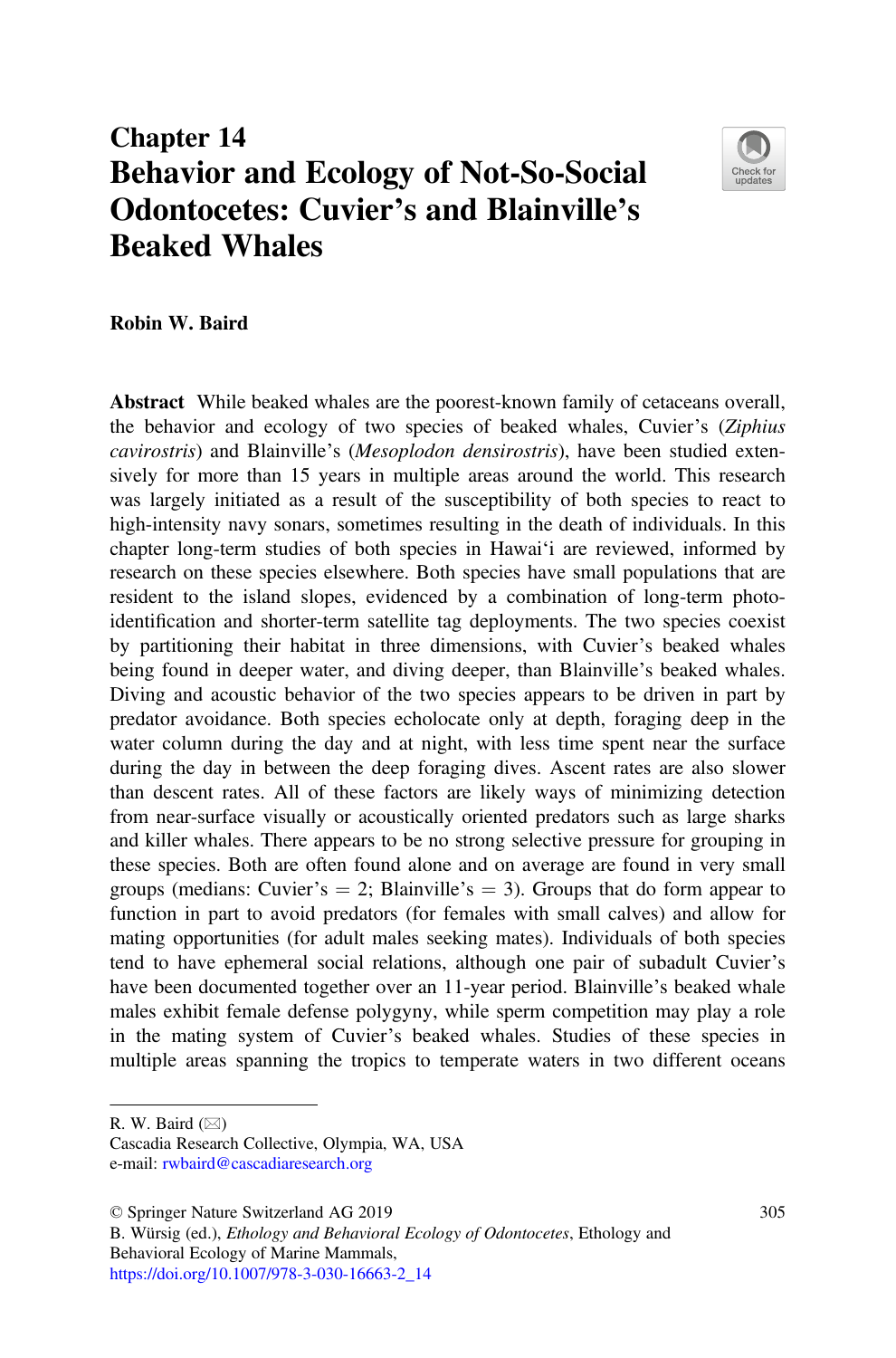are beginning to earn them an important place in our overall understanding of cetacean ethology and behavioral ecology.

**Keywords** Citizen science · Predator avoidance · Mating system · Diving behavior · Niche partitioning · Residency · Association patterns · Hawai'i

Studies of the ethology and behavioral ecology of beaked whales (members of the family Ziphiidae) have lagged behind many other groups of cetaceans. The family Ziphiidae is the second-most speciose (after delphinids) taxonomic family of cetaceans, yet the poorest-known overall. There are 22 recognized species of beaked whales from 6 genera, as of 2018, and of those, 6 species (all from the genus Mesoplodon, with 15 recognized species) are known only from beach-cast specimens or skeletal remains. Such levels of obscurity reflect a combination of deepwater (usually open-ocean) habits, generally low abundance (at least for most species; Bradford et al. 2017), and very long dives, often exceeding 1 h (e.g., Hooker and Baird 1999; Minamikawa et al. 2007; Baird et al. 2008a; Schorr et al. 2014). Recent genetic studies have resulted in the recognition of new species (e.g., Perrin's beaked whale, M. perrini, Dalebout et al. 2002) and resurrection of long-lost species (e.g., Deraniyagala's beaked whale, M. hotaula, Dalebout et al. 2014) and revealed that there are undescribed species waiting to be recognized (e.g., a new species of *Berardius*, Morin et al. 2017). Of the 22 presently recognized species, only 2 have been studied based on large numbers of specimens (in both cases as they were targeted in whaling operations): the northern bottlenose whale (Hyperoodon ampullatus) and Baird's beaked whale (B. bairdii) (Benjaminsen and Christensen 1979; Kasuya 2017). Only four species, including the two above, have been the subject of long-term, in-depth studies in the wild, although two of those four have only been studied extensively in single localities: northern bottlenose whales in the Gully, off eastern Canada, and Baird's beaked whales off the Commander Islands, Russia (Whitehead et al. 1997; Gowans et al. 2000; Hooker et al. 2002; Fedutin et al. 2015).

Given their long dives and open-ocean habits, sightings of beaked whales tend to be infrequent and brief, limiting opportunities to study behavior and ecology with traditional observational methods.<sup>1</sup> Yet in recent years, our knowledge of behavior and ecology of beaked whales, in general, and of Cuvier's (Ziphius cavirostris) and Blainville's (*M. densirostris*) beaked whales, in particular (Fig. 14.1), has burgeoned. The impetus for most studies has been the evidence that at least some beaked whales are susceptible to effects of high-intensity sonar, occasionally stranding and dying as a result (Frantzis 1998; Balcomb and Claridge 2001; Fernández et al. 2005; Cox et al. 2006; Tyack et al. 2011). A wide range of research techniques includes traditional sighting

<sup>&</sup>lt;sup>1</sup>Some encounters with both Blainville's and Cuvier's beaked whales in Hawai'i primarily involve the animals floating motionless at the surface for a few minutes, before they disappear on a long dive, usually not seen again during the encounter.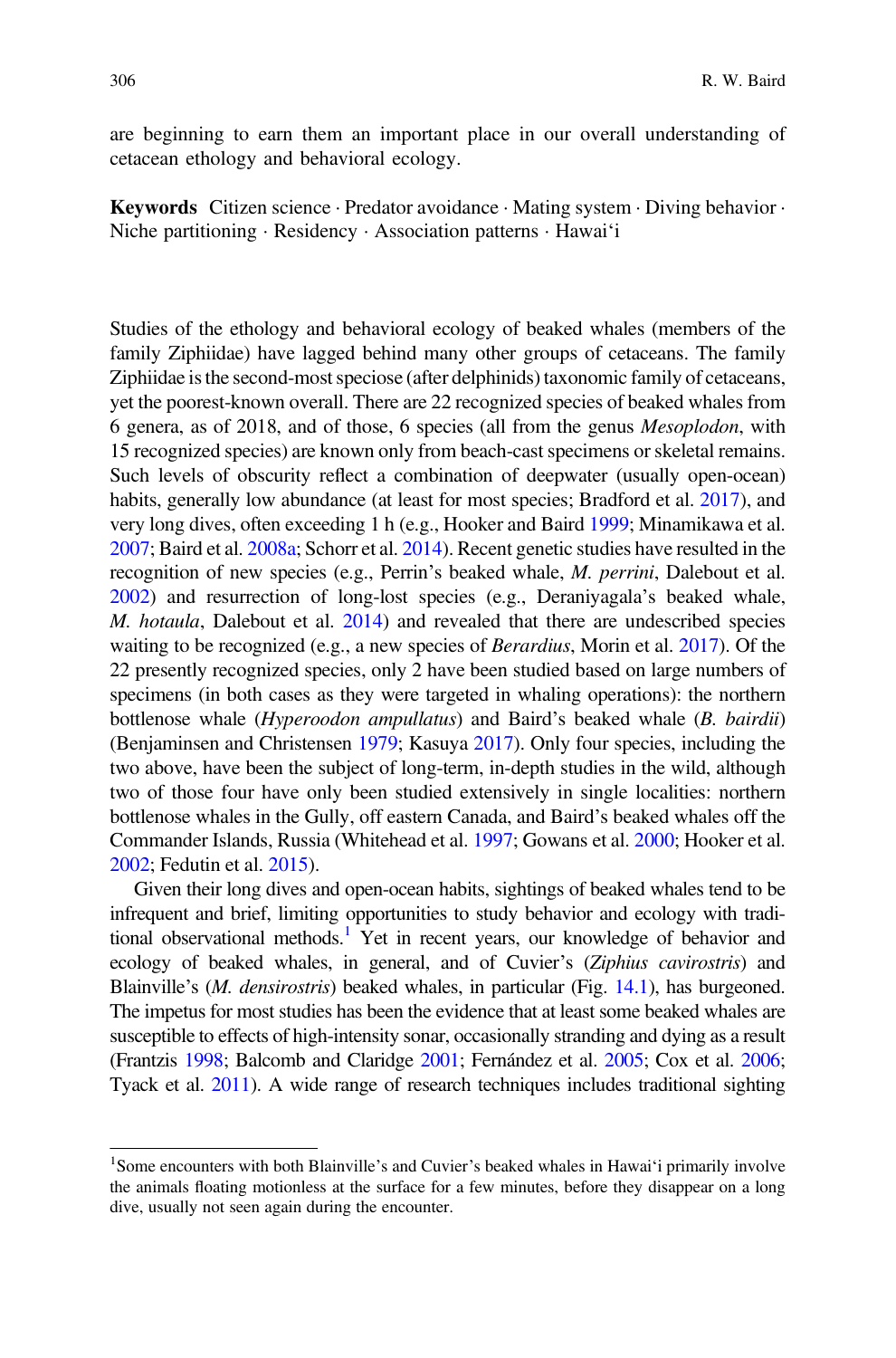



Fig. 14.1 Top: While often considered cryptic, Cuvier's beaked whales, Ziphius cavirostris, in Hawai'i have been documented breaching in 11.6% of our encounters. We were able to identify the individual on the right as HIZc007, based on scarring patterns. Bottom: A juvenile Blainville's beaked whale, Mesoplodon densirostris, with a suction-cup attached time-depth recorder. Photos by (top) Annie B. Douglas and (bottom) Robin W. Baird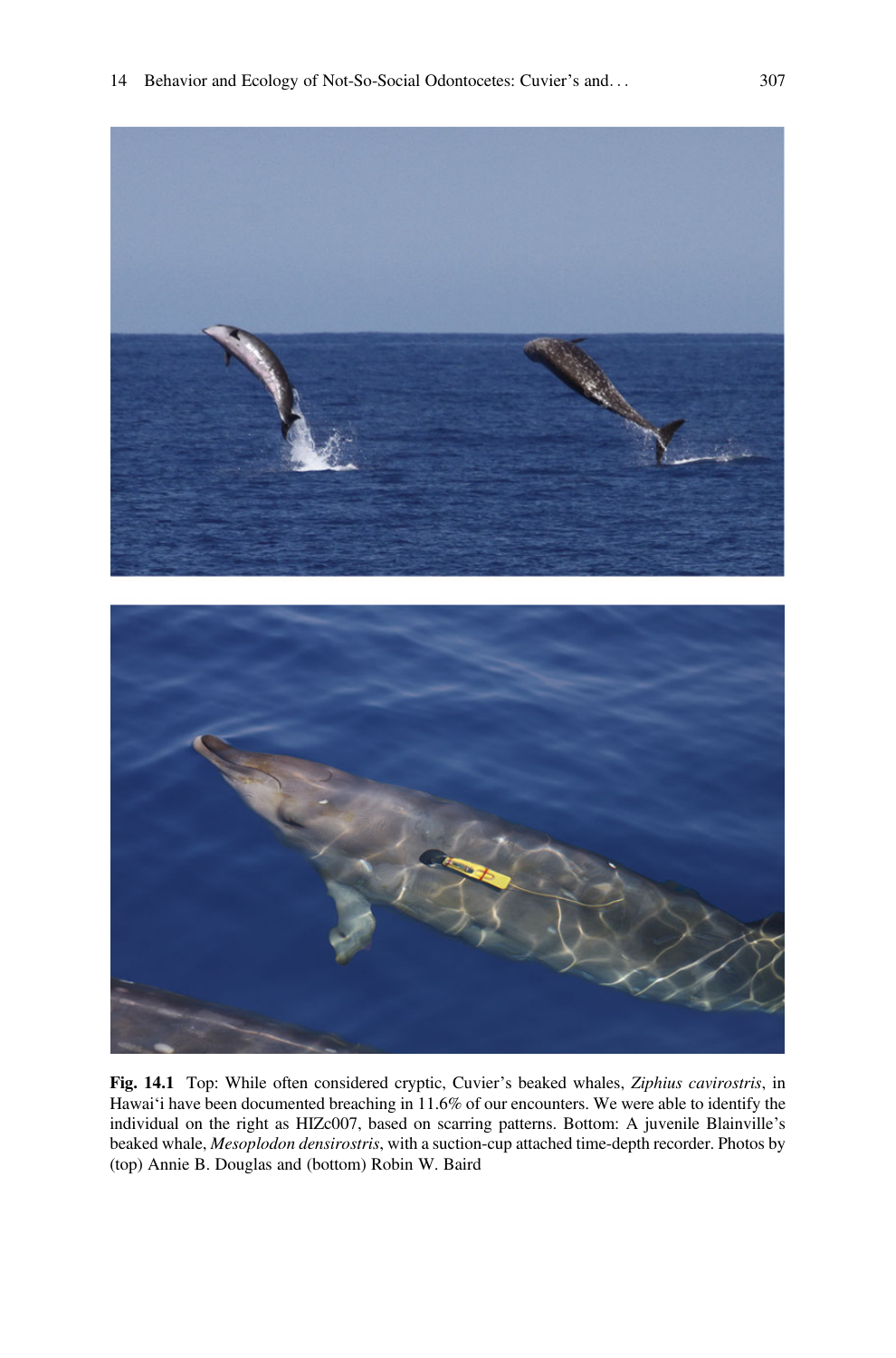surveys, photo-identification, tagging to examine movements and behavior, analysis of acoustic behavior from animal-borne tags or towed or fixed hydrophone systems, controlled exposure experiments to document reactions to sonar and the sounds of potential predators, and genetic analyses of biopsy samples. We now have in-depth multi-year studies of Cuvier's beaked whales around oceanic islands (i.e., Hawai'i, the Canary Islands) and on continental slopes (i.e., off southern California, North Carolina, and in the Ligurian Sea). For Blainville's beaked whales, studies have been undertaken around a number of oceanic islands, in Hawai'i and the western (Bahamas) and eastern (Macaronesia) North Atlantic. Studies in multiple ocean basins and diverse habitats, from the tropics to temperate areas, can provide valuable opportunities for comparisons.

My work with Cuvier's and Blainville's beaked whales in Hawai'i began in April 2002 as part of a collaboration with Dan McSweeney, who had been working along the west coast of Hawai'i Island since the early 1980s, taking photos of beaked whales whenever encountered. The work in Hawai'i is a multi-species study<sup>2</sup> of odontocetes that includes efforts with a dozen species that range from nearshore to over 4000 m depth. Our studies are from small 6–9 m vessels on the leeward (west and southwest) sides of the islands, ranging from Ni'ihau in the northwest to Hawai'i Island in the southeast. Working conditions in typical deepwater beaked whale habitat (i.e.,  $>500$  m depth for Blainville's beaked whales and  $>800$  m for Cuvier's beaked whales) are best off Hawai'i Island. In addition to our encounters (Cuvier's  $n = 78$ ; Blainville's  $n = 58$ ), we have photographs from other researchers (primarily Dan McSweeney) and from citizen science contributors (Cuvier's  $n = 45$  encounters; Blainville's  $n = 105$  encounters).

Our ability to understand beaked whale behavioral ecology in Hawai'i is enhanced by a broad suite of methods to study and compare two sympatric species, both of which travel in small groups. As well as photo-identification and some biopsy sampling, during our encounters we've obtained short-term information on diving and surfacing behavior from 13 suction-cup attached time-depth recorders (Baird et al. 2006, 2008a) and longer-term information on movements (and some dive behavior) from 27 LIMPET satellite tag deployments (Schorr et al. 2009; Baird 2016). In Hawai'i, it is helpful for photo-identification that both species are regularly bitten by cookie-cutter sharks *(Isistius spp.)*, and the white oval scars that accumulate over time (McSweeney et al. 2007) can be used to identify individuals and assess age class of individuals. The scars can remain visible for up to 20 years (Baird 2016), and they allow individual identification from various angles, similar to the use of pigmentation patterns to identify blue whales (Balaenoptera musculus) or rough-toothed dolphins (Steno bredanensis), rather than just perpendicular photos of the dorsal fin. With good photos we are able to sex adults, because only adult males have erupted teeth (a single pair erupting from the lower jaw, at the tip in Cuvier's beaked whales

<sup>&</sup>lt;sup>2</sup>The methods of this work have been published in detail so are not repeated fully here. Readers wishing more information on methods for surveys and during encounters should see Baird et al. (2013) and Baird (2016); on photo-identification and association analyses, see McSweeney et al. (2007); and on satellite tagging, see Schorr et al. (2009), Baird et al. (2011), and Baird (2016).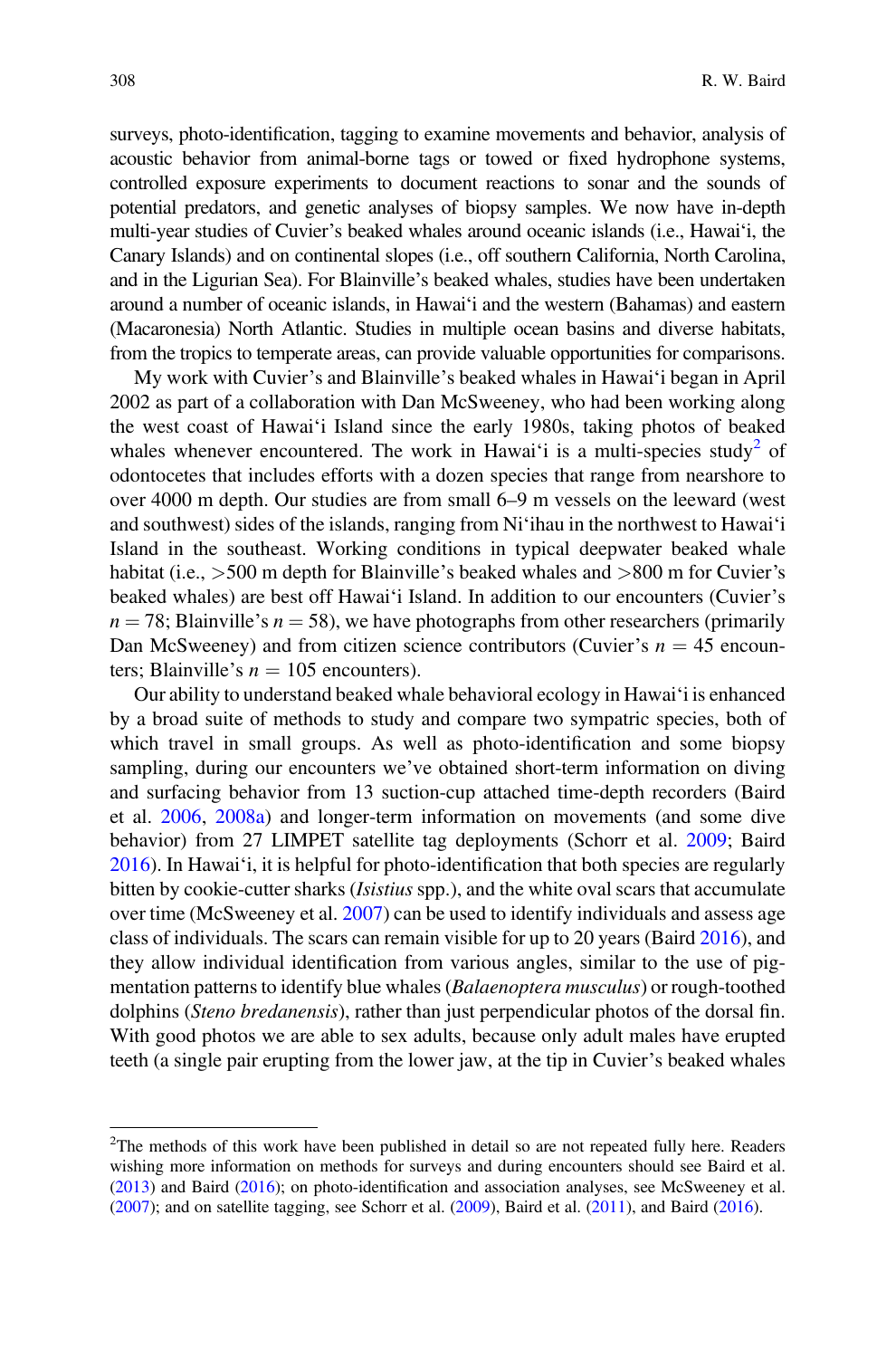and approximately mid-jaw in Blainville's beaked whales), visible even when the mouth is closed. For adult and subadult Blainville's beaked whales, jaw morphology also differs dramatically between the sexes; as a male begins to mature, the arch of the lower jaw enlarges well before the teeth erupt, so we are also able to identify subadult males even before teeth erupt. Even if no photo of the head is available to assess whether teeth are present (or absent), the extensive linear scarring on adult males, and other pigmentation patterns, can be used to sex adult individuals (McSweeney et al. 2007; Baird 2016; Coomber et al. 2016).

This review uses published and unpublished results from our Hawai'i work, as well as insights from studies of beaked whales elsewhere, to help elucidate what factors influence the behavior and ecology of Cuvier's and Blainville's beaked whales. First, I set the stage by laying out the evidence for small resident populations of both species. Second, using satellite tag data, I show that the two species coexist on the island slopes by partitioning their habitat horizontally as well as vertically and also show how their range extends offshore and among the islands, outside our study area. Third, I use information on diving and vocal behavior to show that predation risk seems to drive not only where they spend their time in the water column but what they do while diving. Lastly, using information on group composition and association patterns, I draw insights into social organization—how grouping patterns reflect: (a) solitary foraging, (b) minimizing the risk of predation to calves, and (c) males seeking out, or sequestering, females for the opportunity to mate.

#### 14.1 Evidence for Small Resident Populations

There are three species of beaked whales in Hawaiian waters (Cuvier's, Blainville's, and Longman's (Indopacetus pacificus) beaked whales), and another two (Ginkgotoothed beaked whales, M. ginkgodens, and Hubbs' beaked whales, M. carlhubbsi) that are suspected to occur based on acoustics (Baumann-Pickering et al. 2014) but that have not been seen (Baird 2016). Beaked whale density is low in Hawai'i, even in suitable habitats. Off west Hawai'i Island, through early 2018, we have 4126 h of search effort in beaked whale habitats (i.e., depths >500 m) and have sighted Cuvier's only once every 52.9 h and Blainville's once every 71.1  $h^3$  Overall, there are 3.5 beaked whale sightings per 100 h of effort, but the study area is home to small resident populations of Cuvier's and Blainville's beaked whales, similar to what has been found for both species around other islands (e.g., Claridge 2013; Reyes 2017).

Photo-identifications allowed for estimating abundance of Cuvier's and Blainville's beaked whales from a Petersen capture–recapture model, with pooled data from 2003 to 2004 versus 2005–2006, two pairs of years where the sample sizes of identifications were high. For Cuvier's, abundance of marked (distinctive)

<sup>&</sup>lt;sup>3</sup>As well as one sighting of Longman's beaked whales and eight sightings of unidentified beaked whales that were likely either Cuvier's or Blainville's.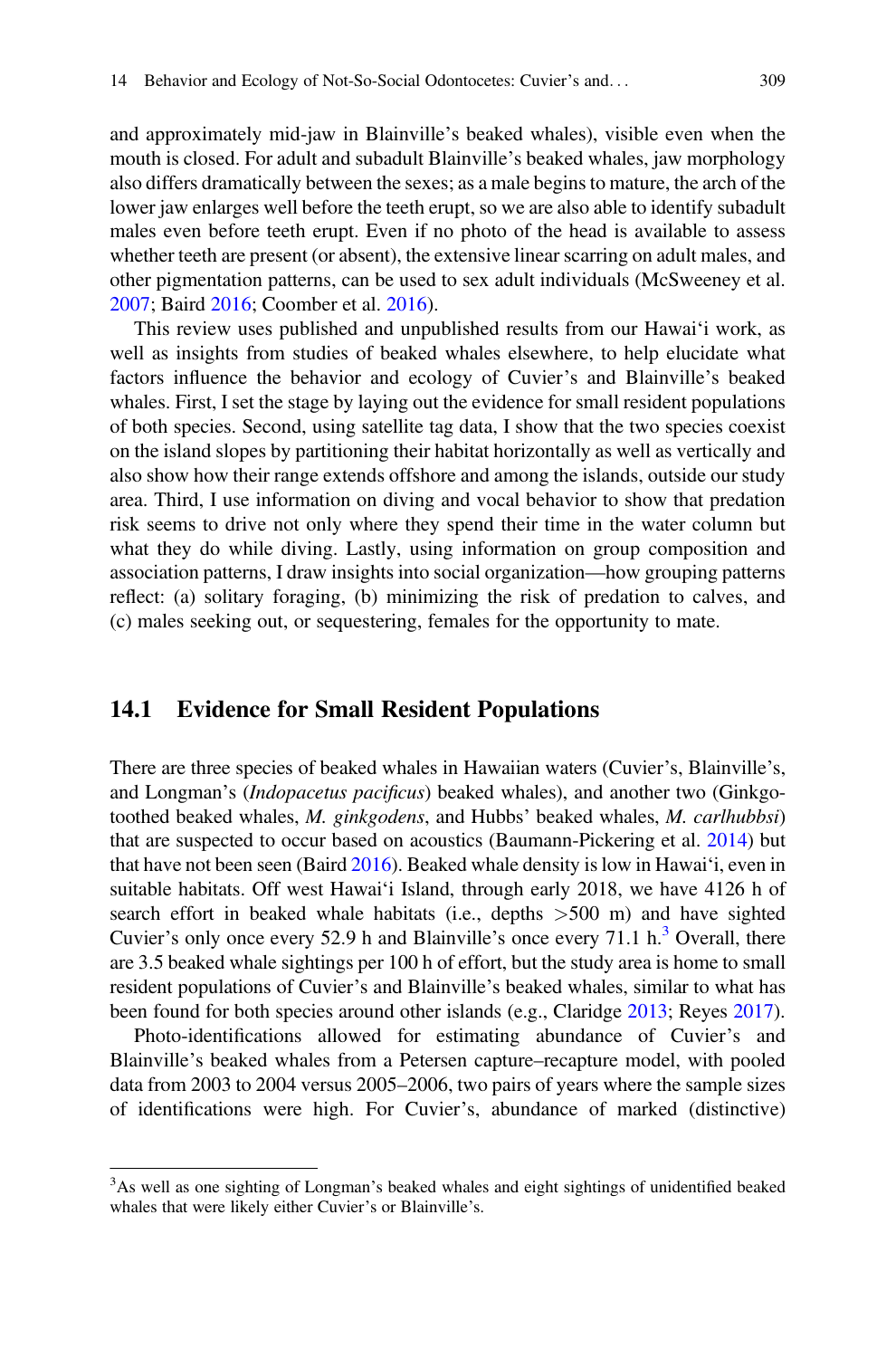individuals was estimated at only 55 (CV  $= 0.26$ ), with 98.5% of individuals considered marked, while for Blainville's abundance of marked individuals was estimated at 125 ( $CV = 0.30$ ), with 89.0% of individuals considered marked (Baird et al. 2009). Discovery curves, representing the rate at which new individuals are identified relative to the accumulation of identifications (i.e., not excluding re-sightings), also suggest that the populations of both species off Hawai'i Island are relatively small (Fig. 14.2). For Blainville's, this abundance estimate includes both a resident, island-associated population and some members of a pelagic, openocean population (Baird et al. 2011).

Long-term photo-identification data indicate a high level of site fidelity for Cuvier's and Blainville's beaked whales off west Hawai'i Island. For Cuvier's beaked whales, of the 40 individuals identified with excellent quality photos (thus maximizing the chances of being able to recognize them after even very long periods), 28 (70%) have been seen on more than one occasion, and 25 of those (89.3%) have been seen in more than 1 year. Over one-half (13 of 25) of those have been seen over spans of greater than 10 years, including females ( $n = 6$ ) and males  $(n = 5)$ . The longest span that an individual has been documented is 24.47 years, for a female first identified as a probable adult when seen in 1990. The adult sex ratio for Cuvier's beaked whales in Hawai'i appears to be close to 1:1 (54% female/46%) male). Of the 37 known-sex distinctive adult individuals from Hawai'i Island, 20 are female and 17 male. Social network analyses show that the majority of individuals (59.7%) documented off Hawai'i Island are linked by association in the main cluster of the social network, indicating they are all part of the same island-associated population (Fig.  $14.3$ ).<sup>4</sup> It is likely that many of the individuals in isolated clusters are also part of the island-associated population, but given the small group sizes (median  $= 2$ , range  $= 1-5$ ), the likelihood of individuals being linked by association is relatively small for those individuals seen on only one occasion.

For Blainville's beaked whales photo-identified off the island of Hawai'i, the situation is similar: of 75 individuals with excellent quality photos, 44 (58.7%) have been seen more than once, and of those 36 (81.8%) have been seen in more than 1 year. Eleven of the 36 (30.5%) have been seen for over 10 years (maxi $mum = 21.02$  years). This includes eight adult females and three adult males. The adult sex ratio for distinctive Blainville's beaked whales also appears to be approximately 1:1 (52% female/48% male). Thus, the predominance of adult females among those seen over spans of 10 years or more suggests higher site fidelity for females. One female Blainville's that has been repeatedly photo-identified off Hawai'i Island (HIMd133, over a 10-year span) has been recently documented off O'ahu associated with a group there, suggesting that there may be links among communities off different islands. Social network analyses for Blainville's beaked whales off Hawai'i and O'ahu show that the majority of individuals  $(73.3\%)$  are linked by association in

<sup>&</sup>lt;sup>4</sup>This analysis was undertaken with individuals considered at least slightly distinctive and with fair- or better-quality photos; see McSweeney et al. (2007) for definitions. This result is particularly surprising given the high proportion of sightings of lone individuals and a median group size of two.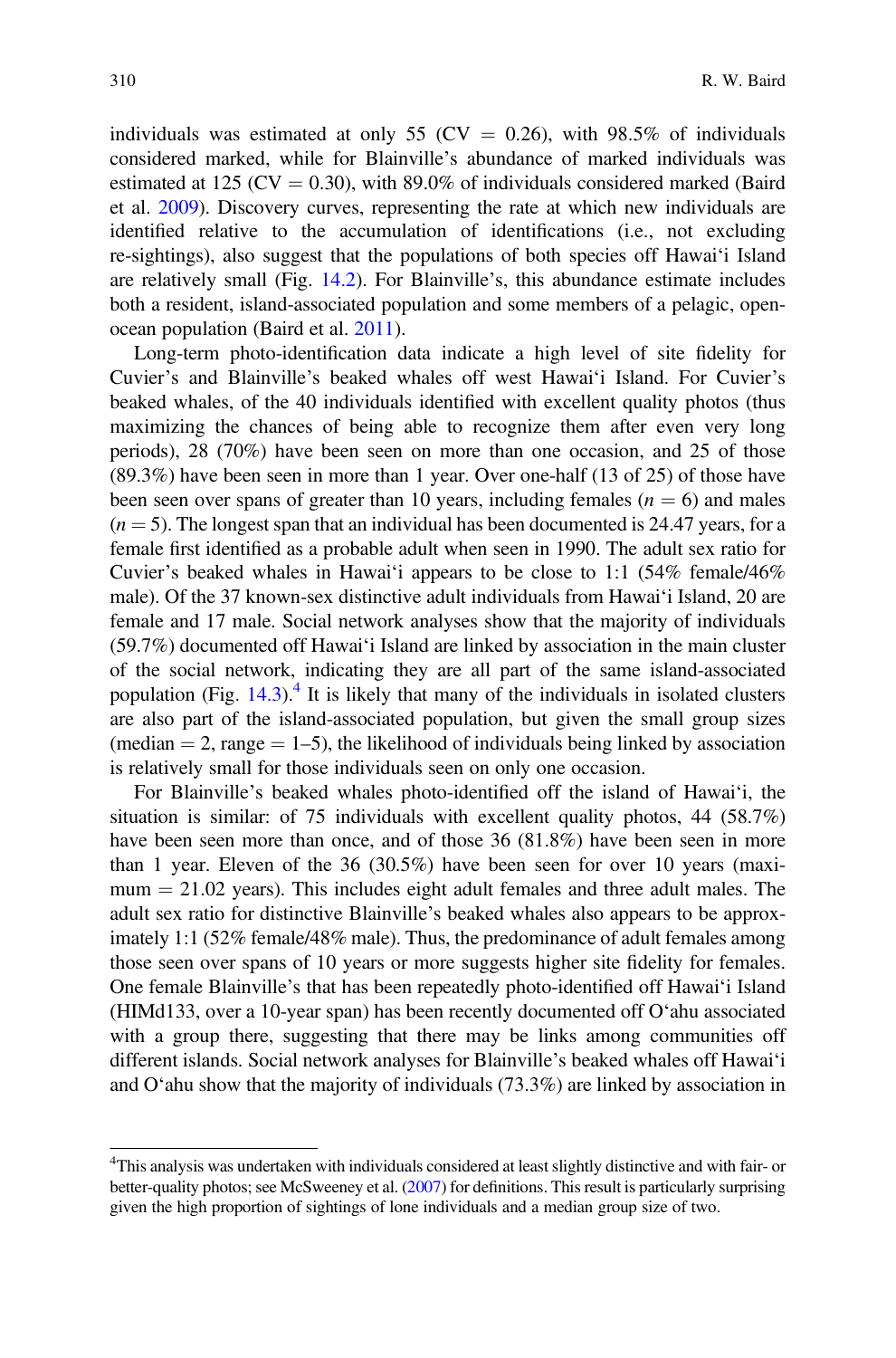

Fig. 14.2 Discovery curves for Cuvier's beaked whales, Ziphius cavirostris (top), and Blainville's beaked whales, Mesoplodon densirostris (bottom) off Hawai'i Island. Distinctive individuals with fair or better photo qualities are included, and a 1:1 line is shown. Time periods: Cuvier's photos 2002–2017; Blainville's 1986–2018, including individuals found in <3000 m only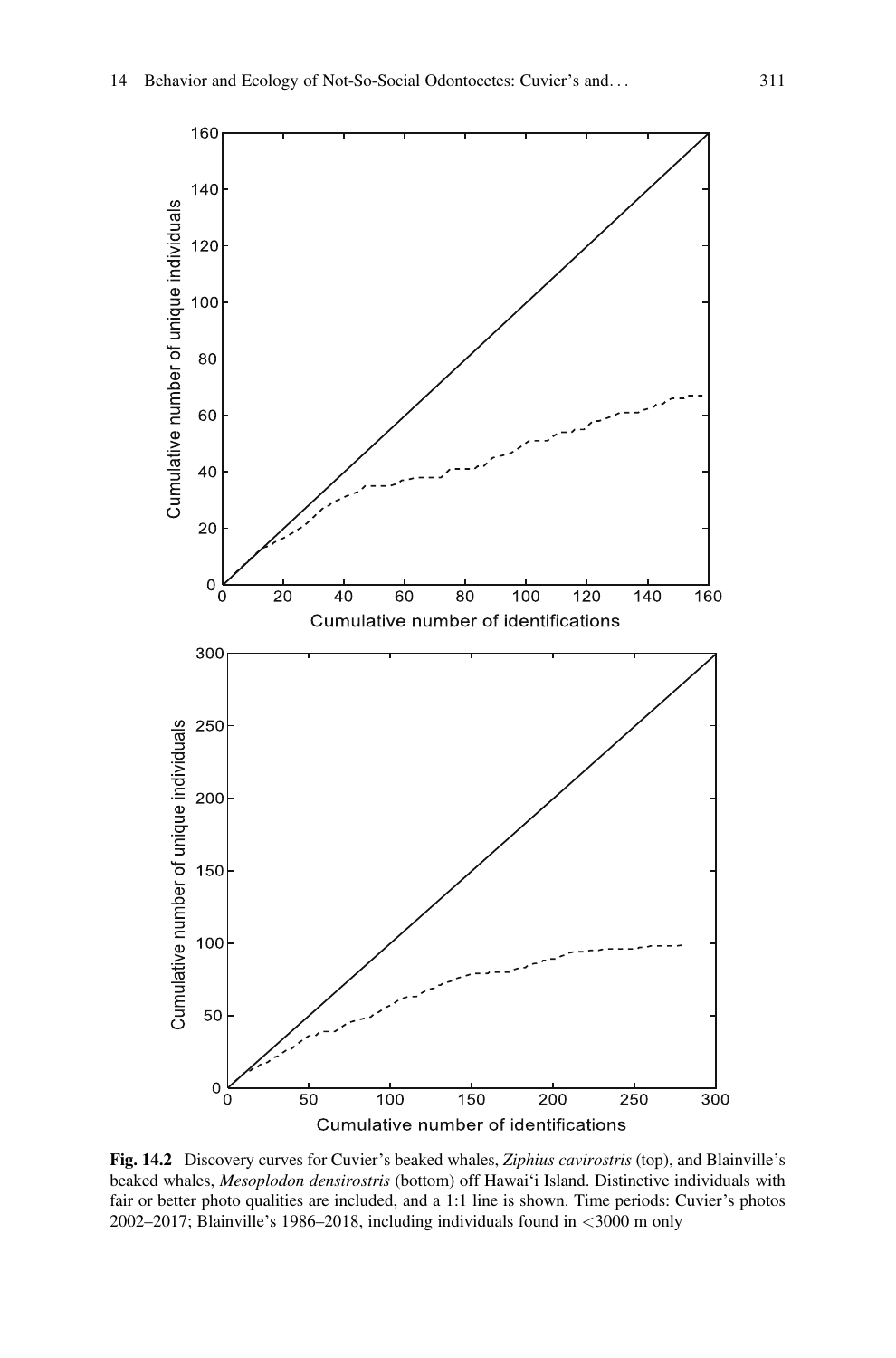

Fig. 14.3 Social networks for Cuvier's beaked whales, *Ziphius cavirostris* (top), and Blainville's beaked whales, Mesoplodon densirostris (bottom). For Cuvier's beaked whales, only individuals photo-identified off the island of Hawai'i are shown, while for Blainville's beaked whales, individuals from Hawai'i Island (gray centroid) and O'ahu (yellow centroid) are shown. Individuals that have been satellite tagged are indicated with triangles. Adult females are in pink, adult males in blue, unknown sex adults in black, and subadults, juveniles, and calves in gray

the main cluster of the social network (Fig. 14.3). The greater proportion of individual Blainville's linked by association reflects their larger average group sizes (median  $= 3$ , range  $= 1-11$ ) in comparison to Cuvier's beaked whales, although there is also evidence for individuals from an open-ocean population of Blainville's occasionally using the study area (see below and Baird et al. 2011).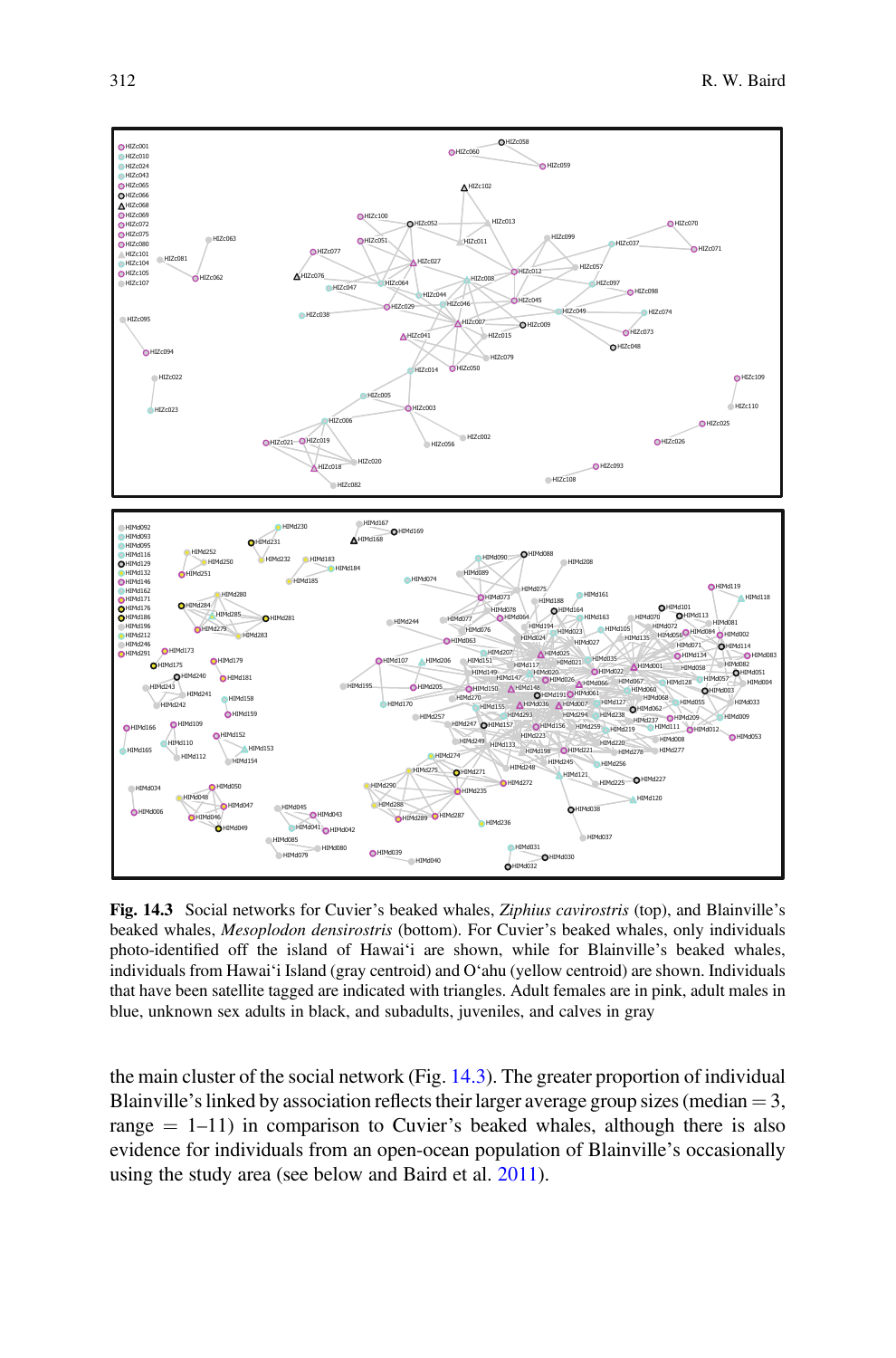# 14.2 Evidence for Niche Partitioning and Residency from Satellite Tag Data

Location data from satellite tags provides evidence of population identity (e.g., insular or open-ocean), habitat use, and niche partitioning between the two species. Tag data are available from ten individual Cuvier's (seven adult females, two adult males, and one subadult) tagged off Hawai'i Island between 2006 and 2015, for periods ranging from 7.2 to 49.5 days. While there is a combined 237 days of movement data, two pairs of individuals were tagged in the same group and remained associated for part of the period of overlap, so we effectively have 209 days of location and movement data. For Blainville's beaked whales, locations from satellite tags are available from 15 individuals tagged off Hawai'i Island between 2006 and 2015, for periods ranging from 10.4 to 169.2 days. Of these, three individuals tagged in the same group remained associated (Schorr et al. 2009), and two others were thought to be from an open-ocean population (see below). This leaves us with 456 days of location and movement data from the insular population, from adult females (six) and males (four).

Satellite tag data provide a more complete picture than do sighting surveys of how the species spend their time. On average, Cuvier's beaked whales stayed relatively close to the area where they were tagged (grand median  $= 51.4$  km). All individuals remained largely associated with Hawai'i Island and nearby islands to the north, using our study area off the west side of the island and also off the south, east, and north sides—the latter three areas we have never surveyed (Fig. 14.4). For Cuvier's, the greatest distance moved from where they were tagged was only 203 km, by an adult female. This individual moved to off the north side of Moloka'i (via the east side of Maui). Of the ten tagged individual Cuvier's beaked whales, eight were in the main cluster of the social network (Fig. 14.3), indicating they are part of the resident, island-associated population, and both of those that were not in the main cluster remained close to the island regardless and were thus also probably part of the insular population.

For Blainville's beaked whales, we used three different factors to assess whether individuals are part of the resident insular population or part of an open-ocean population: (1) sighting history or association with known-resident individuals, (2) depth where the group was first encountered, and (3) spatial use after tagging. Of the 15 individuals tagged off Hawai'i Island, 12 are part of the main cluster of the social network, indicating they are part of the resident insular population. These individuals were encountered at depths ranging from 636 to 1492 m (median  $= 1024$  m) when tagged. One other tagged individual, not part of the main cluster, was encountered in 737 m depth, and during the 20 days of tag data, this whale remained in relatively shallow waters (median  $= 1114$  m). In general, individuals remained relatively close to where they were tagged (grand median  $=$  55.1 km). Within their range, areas of highest density tend to have relatively weak surface currents and a high density of mid-water micronekton (Abecassis et al. 2015). Of the known or suspected resident individuals, the greatest distances moved were by two adult males, with one moving to north of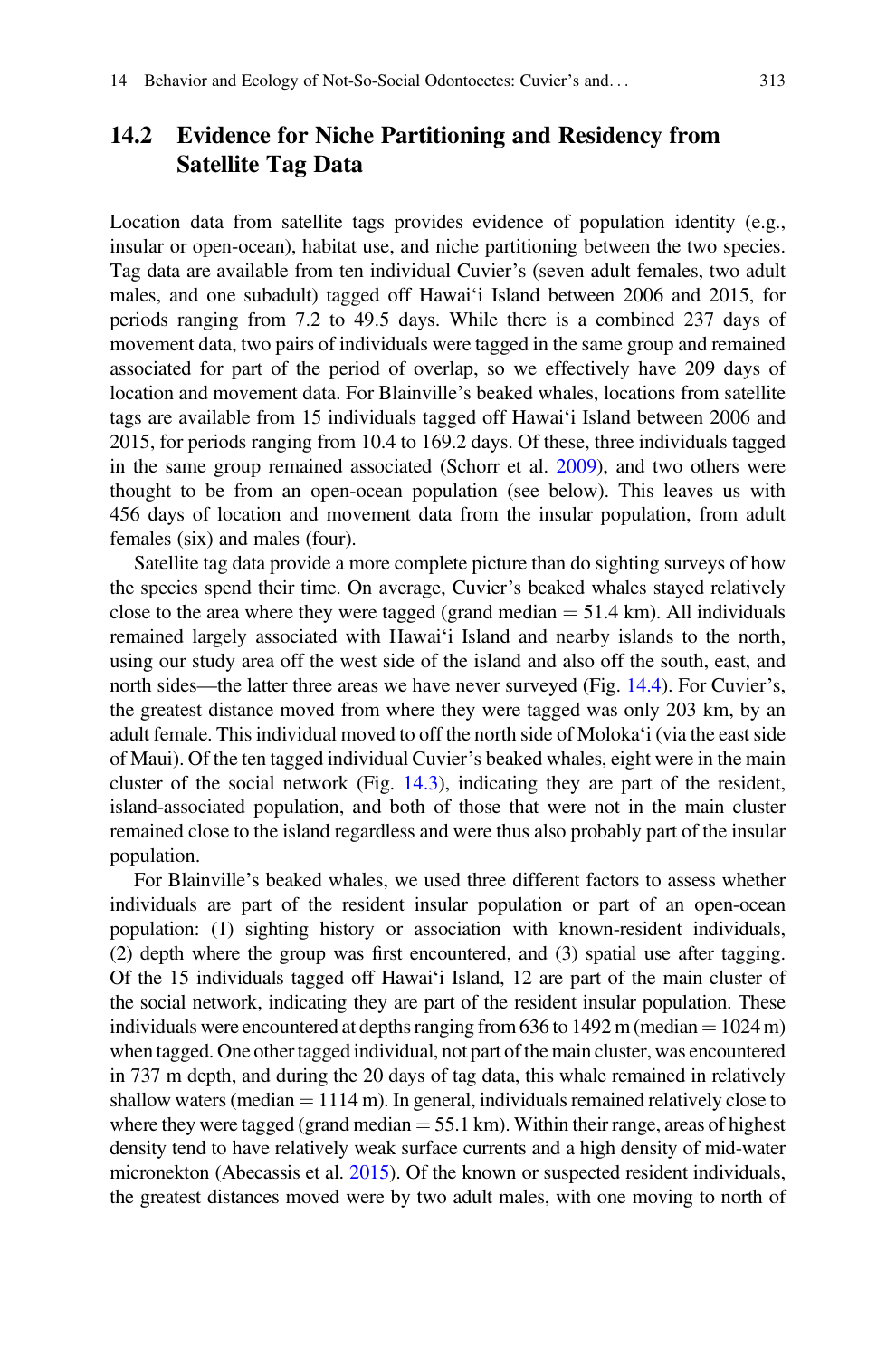

Fig. 14.4 Locations (produced using a switching state space model with 12-h time steps) from satellite tagged Cuvier's beaked whales, Ziphius cavirostris (yellow circles), and Blainville's beaked whales, *Mesoplodon densirostris* (white squares) including individuals known or thought to be from the island-associated populations and excluding individuals known to be acting in concert with others. The primary study areas are in white boxes

Maui, and the other as far as the east side of O'ahu (Fig.  $14.4$ ), a distance of 291 km from where it was tagged.<sup>5</sup> Even individuals that are known to be part of the resident, island-associated population can move quite far offshore on occasion. One adult female (HIMd066), part of the resident social network and first documented off the island in 1997, moved as far as 192 km offshore, visiting several seamounts to the southwest of the island, before returning back to the island. By contrast, two other individuals that were not part of the main social cluster were encountered in deep water (3800 and 4000 m) and spent their time in very deep water (medians of 4702 and 4424 m, respectively), suggesting they are part of an open-ocean population. One individual in particular, tagged in 3800 m depth, moved about 1000 km west of the island in the first 20 days after tagging, remaining in deep water over the 39 days of tag data (Baird et al. 2011).

Although the two species broadly overlap along the slopes of the islands, spatial use data suggest they are able to coexist by partitioning the habitat between

<sup>&</sup>lt;sup>5</sup>This individual, HIMd206 in our catalog, was our longest duration track (169 days). HIMd206 also moved offshore of the island for a short period, as far as 72.9 km from shore.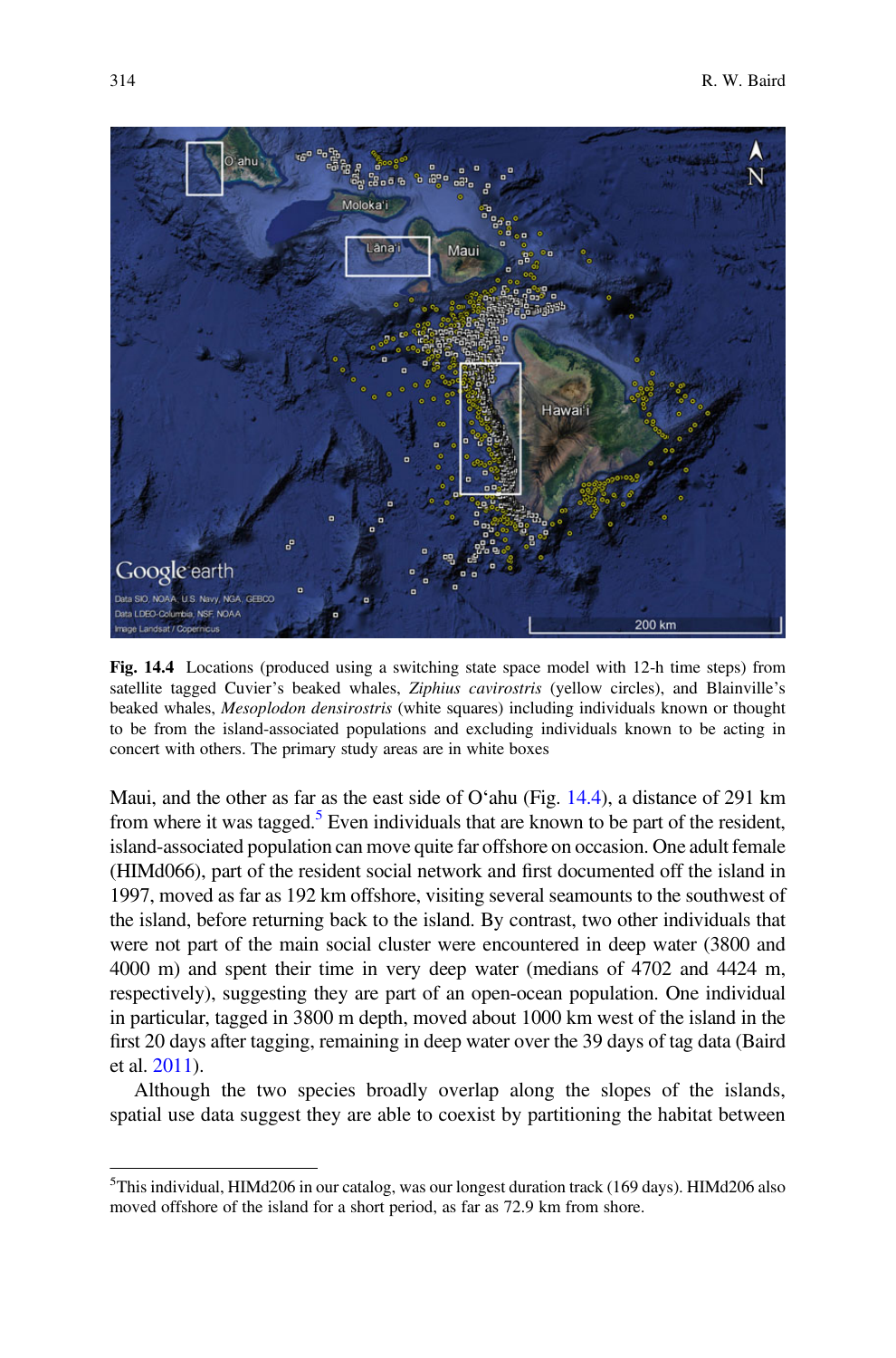them.<sup>6</sup> On average, Cuvier's beaked whales use depths more twice that of the islandassociated Blainville's beaked whales (grand median of 2333 and 1155 m, respectively), and this difference is statistically significant (Mann–Whitney U-test,  $p = 0.0035$ ,  $n = 10$  Cuvier's,  $n = 11$  Blainville's). By contrast, Cuvier's beaked whales may be found closer to shore (grand median  $= 15.0 \text{ km}$ ) than Blainville's beaked whales (grand median  $= 21.2$  km), although this difference was not significant (Mann–Whitney U-test,  $p = 0.45$ ). This potentially somewhat contradictory finding, with Cuvier's being in deeper water but closer to shore, is perhaps explained by differences in area use. For example, Cuvier's beaked whales used nearshore deepwater areas off the east side of the island of Hawai'i and off the south side of Maui, areas that Blainville's beaked whales did not use. Similarly, Blainville's beaked whales extensively used a relatively shallow area far from shore off the northwestern part of Hawai'i Island, and this area was less frequently used by Cuvier's (Fig. 14.4).

# 14.3 Diving and Surfacing Behavior: Foraging at Depth and Predator Avoidance Near the Surface

Whalers knew that at least some species of beaked whales could remain underwater for extended periods, with a report of a harpooned northern bottlenose whale remaining submerged for 2 h (Irving 1939). Application of suction-cup attached data logging tags (Hooker and Baird 1999; Baird et al. 2006; Tyack et al. 2006), harpoonattached data loggers (Minamikawa et al. 2007), and most recently depth-transmitting satellite tags (Schorr et al. 2014; Baird 2016; Joyce et al. 2017) confirmed such long dives and demonstrated that, as noted by Tyack et al. (2006), beaked whales are "extreme" divers, both in terms of durations and depths. In Hawai'i, we have dive data from Cuvier's and Blainville's beaked whales, with short-term high-resolution dive data available from suction-cup attached data loggers (Cuvier's  $n = 2$ , Blainville's  $n = 7$ ; Baird et al. 2006, 2008a) and longer-term lower-resolution information (i.e., depths and durations of dives and lengths of "surface" periods) from depth-transmitting satellite tags (Cuvier's  $n = 4$ , Blainville's  $n = 2$ ). Combined, this represents 766 h ( $\sim$ 32) days) of dive data for Cuvier's beaked whales (332 dives  $>800$  m) and 559 h ( $\sim$ 23 days) of dive data for Blainville's beaked whales (205 dives > 800 m).

Cuvier's and Blainville's beaked whales typically perform at least three different types of dives: short and shallow dives during surfacing series that function primarily for gas exchange, very long and deep foraging dives, and intermediate dives that appear to serve some other purpose than either respiration or foraging. Between longer dives, in Hawai'i Cuvier's typically perform a series of 20–30 short dives  $(3-15 \text{ s}$  in duration) that are only to  $2-3$  m in depth. For Blainville's beaked whales,

<sup>&</sup>lt;sup>6</sup>Dive data from the two species also suggest niche partitioning; see the diving behavior section below.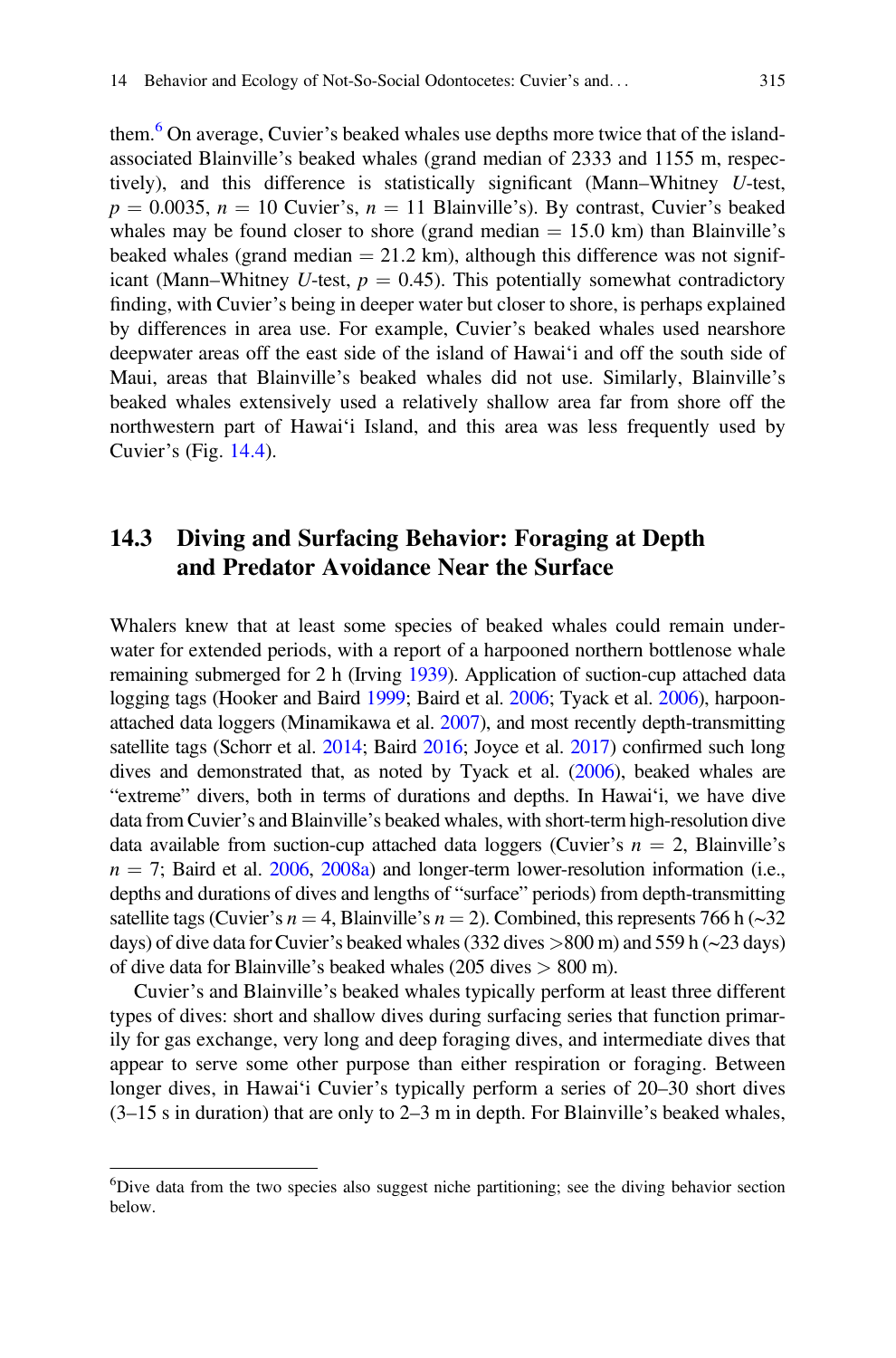these inter-ventilation dives are also only to 2–4 m deep, and the inter-breath intervals range from 5 to 42 s. It is during these relatively short surface periods that we have the opportunity to observe social behaviors, such as they are, and identify individuals as well as record information on the proximity of individuals at the surface.

Maximum dive depths and durations in Hawai'i were 2800 m and 117 min for Cuvier's beaked whales and 1599 m and 83.4 min for Blainville's beaked whales, and both species dive deeper than 800 m about ten times per 24 h. Based on studies of diving behavior in other sympatric odontocetes in Hawai'i, both species of beaked whales are regularly diving deeper than any other odontocetes (Baird 2016). Cuvier's beaked whales do not appear to prepare for such long dives or recover from them at the surface (Baird et al. 2006), while Blainville's beaked whales do both. From our observations with suction-cup attached time-depth recorders, Blainville's increase the number of breaths prior to long dives (we recorded 38 and 41 breaths; Baird et al. 2006) and also recover from long dives, with 15 or more breaths.

These deep dives are known to be foraging dives, based on studies with acoustic tags. Neither species echolocates near the surface; instead echolocation, including buzzes associated with prey captures, occurs at depths greater than about 200 m (Johnson et al. 2004; Tyack et al. 2006). Echolocation starts shallower on the descent of dives and ends deeper on the ascent, suggesting that the whales begin foraging during the descent and stop shortly after they begin to ascend toward the surface. Although they often forage in groups, results from such studies have shown that Blainville's beaked whales are individually catching multiple small prey (an average of about 25) on each foraging dive (Arranz et al. 2011; Madsen et al. 2013). There is limited information on what they are feeding on at such depths, but these deep foraging dives allow the whales to exploit a variety of deepwater cephalopods and fishes that rarely come close to the surface (West et al.  $2017$ ).<sup>7</sup> Such long and deep foraging dives occur at similar rates and to similar depths during day and night (Baird et al. 2008a), suggesting that their prey do not vertically migrate, at least on short time scales (but see below for lunar cycle-related movements).

The number of  $\geq 800$  m dives per hour is similar between species (grand mean  $= 0.44$  dives per hour for Cuvier's and 0.41 dives per hour for Blainville's). There is significant evidence of niche partitioning in dive depths: the grand mean dive depths and durations for Cuvier's are 1284 m and 61.3 min, versus 1050 m and 49.9 m for Blainville's (Mann–Whitney U-tests, depth  $p = 0.008$ , duration  $p = 0.01$ ). Given the water depths where they are typically found in Hawai'i (see above), Cuvier's are likely feeding primarily in mid-water, while Blainville's may feed at least occasionally on or near the bottom (see also Arranz et al. 2011). Lunar

 $7$ Beaked whales are suction feeders, retracting their tongue and using throat grooves to expand their gular region, creating suction (Heyning and Mead 1996). We documented one adult female Cuvier's completely missing her rostrum and two adult female Blainville's with rostrum deformities that might influence their ability to completely close the mouth (Dinis et al. 2017); but even with such deformities, the individuals appeared healthy and obviously able to feed.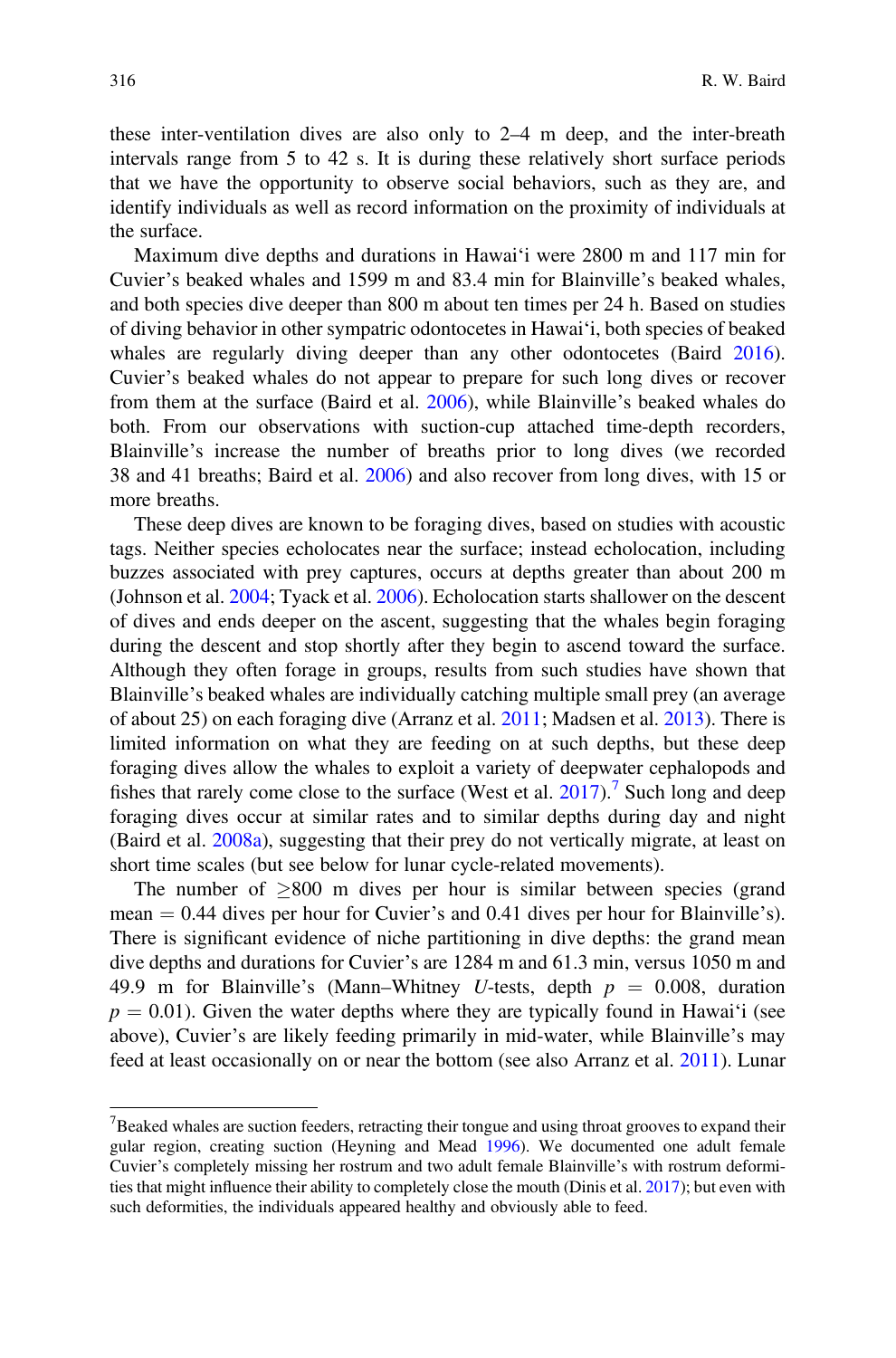cycles may influence the diving behavior of at least some species of beaked whales. One of the depth-transmitting satellite tags deployed on a Blainville's beaked whale in Hawai'i produced 11.8 days of dive and surfacing data over a 15.5-day span of time. From this, we found a significant positive relationship between deep-dive (i.e.,  $\text{dives} > 500 \text{ m}$ ) depth and moon illuminated fraction, both overall (regression,  $r^2 = 0.21$ ,  $p = 0.0002$ ) and, more strongly, for nighttime dives when the moon was above the horizon ( $r^2 = 0.366$ ,  $p = 0.0017$ ), indicating that some vertical migration of prey occurs over longer time scales.

For species that feed at such depths, one obvious question is what happens when a female is accompanied by a small calf. In 2004 we deployed a suction-cup attached time-depth recorder/VHF radio tag on a female Blainville's that was accompanied by a calf estimated to be less than 2 months old. Using VHF radio tracking, we followed the group for over 5 h, and the calf was never seen at the surface while the female was down on any of her long dives, including dives of 48.0 and 47.5 min (to 1408 and 1380 m, respectively). Conditions were good during the period we followed the pair, suggesting we were unlikely to have missed surfacings by the calf (Baird et al. 2006). While it is hard to imagine such a young calf remaining beneath the surface for such periods, beaked whale calves are extremely precocious, even for cetaceans, with very high oxygen storage capabilities in the muscles (Velten 2012). Dunn et al. (2016) note that in 155 encounters with Blainville's beaked whale groups in the Bahamas with calves present, the calves were never seen at the surface alone. This is quite unlike the situation for sperm whales (*Physeter macrocephalus*), where calves of deep-diving mothers are often left with other subadults and adults in female-based matriarchies (Whitehead 1996).

While the very short and shallow dives are intervals between breaths when the whales are near the surface, and the long and deep dives function for foraging, what is the purpose of intermediate dives, typically to depths of 100–600 m for Cuvier's and 30–300 m for Blainville's? Unlike foraging dives, there is a diel pattern in the frequency of these intermediate dives, with an almost complete absence of them during the night (Baird et al. 2008a; see Fig. 14.5). This suggests that these intermediate dives are tied in some way to light levels; during the day, when they are not foraging and not breathing, they avoid near-surface waters. The silence of Blainville's beaked whales when near the surface, and during their long ascents toward the surface, has been suggested as a way of minimizing detection by near-surface predators (Aguilar de Soto et al. 2011). Predators such as killer whales (Orcinus orca) detect potential prey through passive listening and, like large sharks, also use vision. Beaked whales in Hawai'i are subject to predation pressure from both killer whales and large sharks (McSweeney et al. 2007; Baird 2016). Such a diel difference in occurrence of intermediate dives suggests that these dives represent avoidance of near-surface waters during the day to minimize detection by visually oriented predators (Baird et al. 2008a). Beaked whale descent rates are much faster than ascent rates (Baird et al. 2006; Tyack et al. 2006). It was originally thought that the slow ascents might function in reducing the likelihood of suffering decompression sickness (Hooker et al. 2009), but more recent models of blood and gas exchange (García-Párraga et al. 2018) suggest that slow ascents might not be physiologically needed.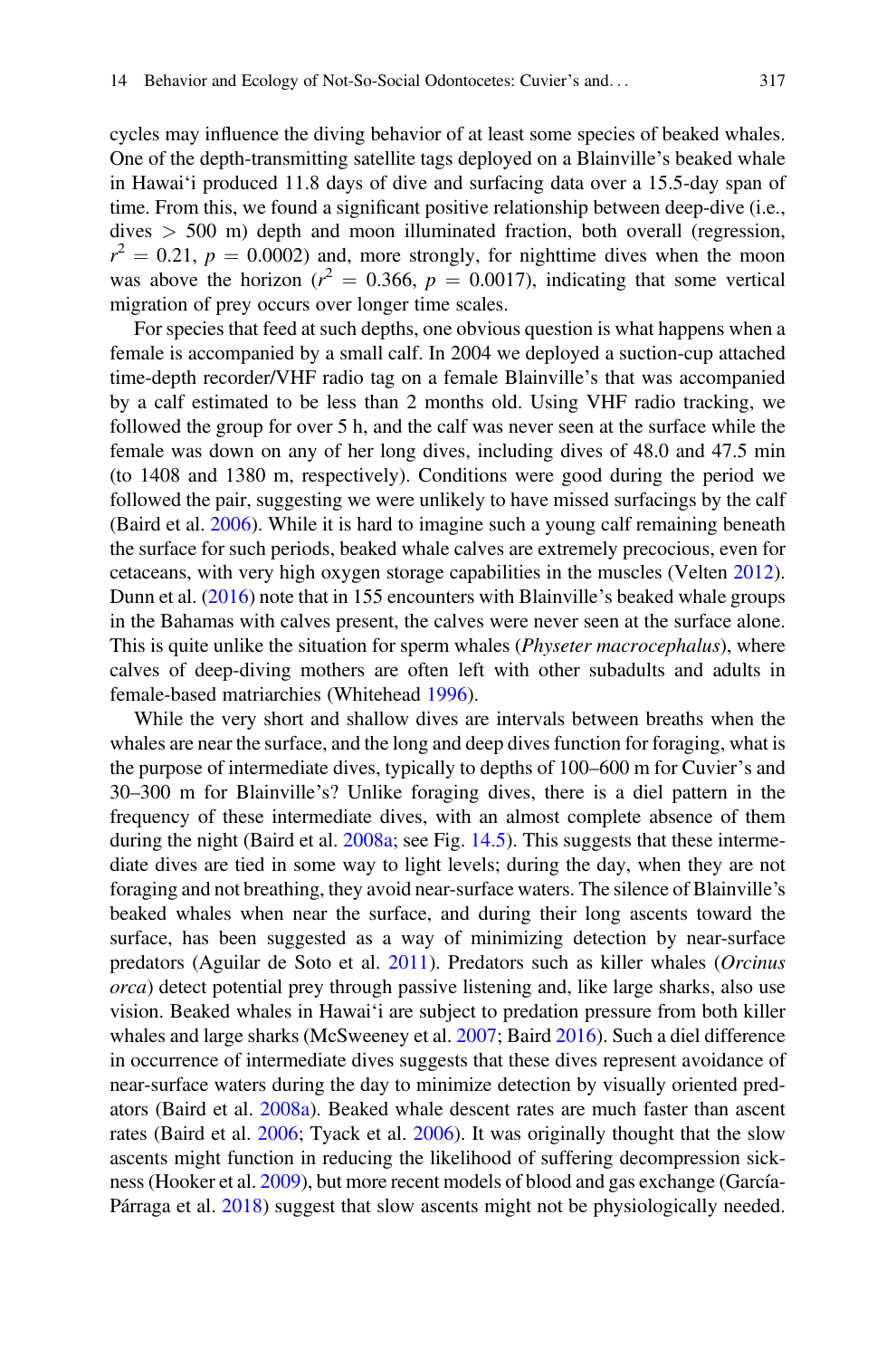

Fig. 14.5 Top: Dive data from a pair of Blainville's beaked whales, *Mesoplodon densirostris*, showing the depth of the adult male in relation to its vertical distance from the adult female. Middle. A 6-h time series of dive data from both individuals, showing intermediate dives (~50–200 m) and two deep foraging dives. Bottom: A ~5.5 day series of dive data from a juvenile Blainville's beaked whale (HIMd198), with nighttime periods indicated by shading. Note the relative lack of intermediate dives during nighttime periods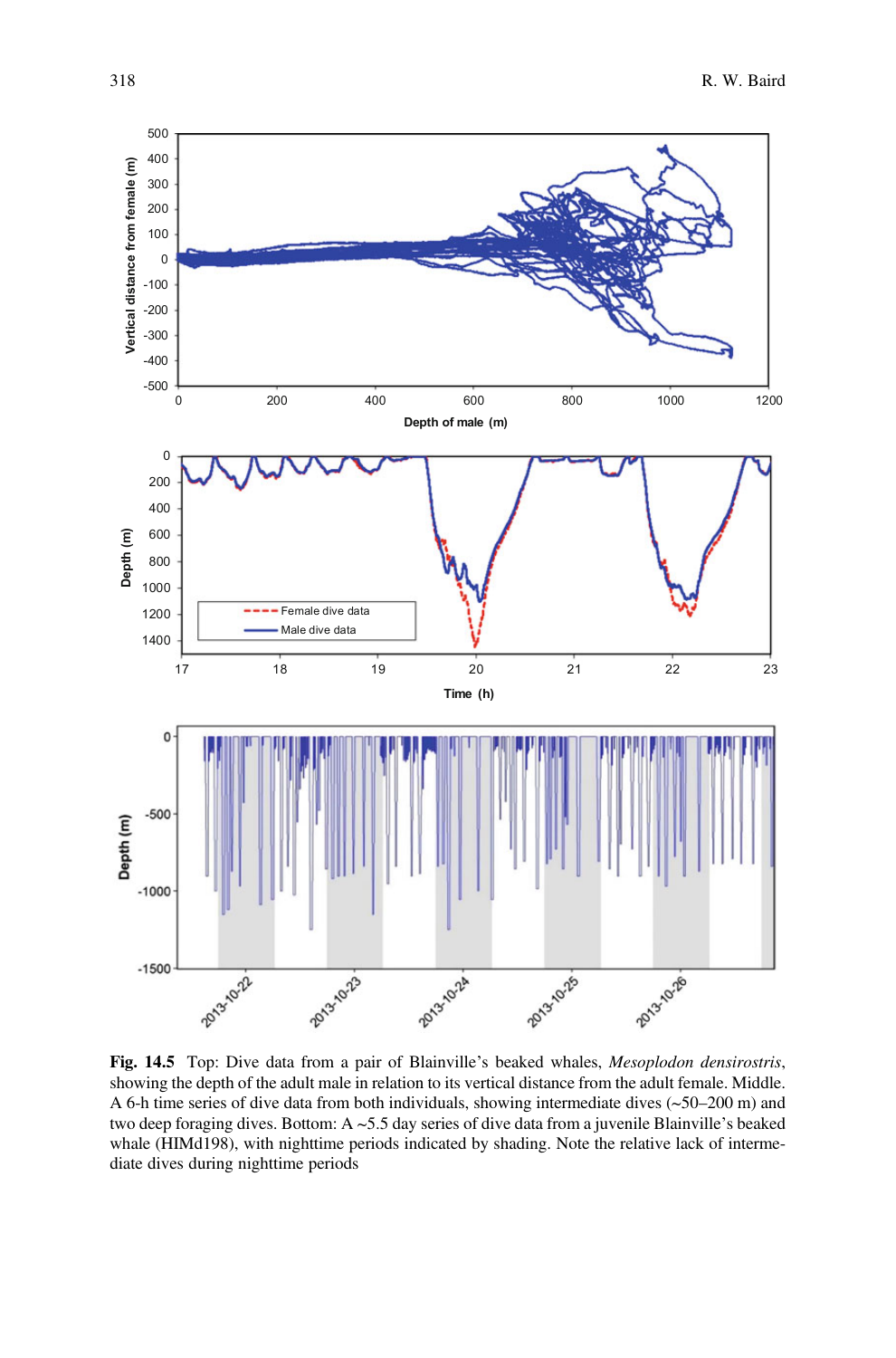Slow and quiet ascents would, however, provide an opportunity for visual and potential acoustic detection of predators that might be closer to the surface while not advertising their presence to acoustically astute killer whales.

Based on observations at the surface, individuals tend to dive in synchrony, but less is known about what happens at depth. In Hawai'i we have dive data from two Blainville's beaked whales tagged in the same group, an adult male and female. In this case (Fig. 14.5), until the whales were about 500–600 m deep, they remained at similar depths (within  $\sim$ 30 m), but after that they diverged, the male foraged deeper than or shallower than the female. While we were not able to assess horizontal distances between the two, this is consistent with the whales remaining close to each other prior to the start of foraging (i.e., when they began echolocating), after which they were likely able to keep track of each other by listening to echolocation clicks. They were coordinating behavior, or, more likely, the male was following the female, given the mating system of this species (see below), rejoining on ascents. From tracking individuals through multiple long dives with the aid of VHF tags, individuals would always surface within 10–20 m of each other after the end of long dives. Work by Aguilar de Soto et al. (2018) also demonstrates that when foraging in a group, Cuvier's and Blainville's coordinate their dives and their vocal activity, in such a way that would minimize detection by potential predators such as killer whales while generally foraging on small individual prey several hundred meters apart.

# 14.4 Social Organization: Insights from Group Composition, Association Patterns, and Social Behavior

Knowing sex and approximate age of many individuals makes it possible to understand social organization. One limiting factor in interpreting association patterns is that we do not yet know precisely the age of sexual maturity for Cuvier's beaked whales. Few calves have been documented, and only one female has been known to have two calves (7 years apart). Therefore, it is unlikely that Cuvier's become pregnant when still nursing a calf, which helps in the interpretation of association patterns. Blainville's beaked whales are thought to give birth to their first calf when between 10 and 15 years of age (Claridge 2013).

## 14.4.1 Cuvier's Beaked Whales

Cuvier's beaked whales are not particularly social. Of the 18 species of odontocetes in Hawaiian waters, only pygmy sperm whales are found in smaller groups, on average (Baird 2016). In Hawai'i, the most frequently encountered groups are of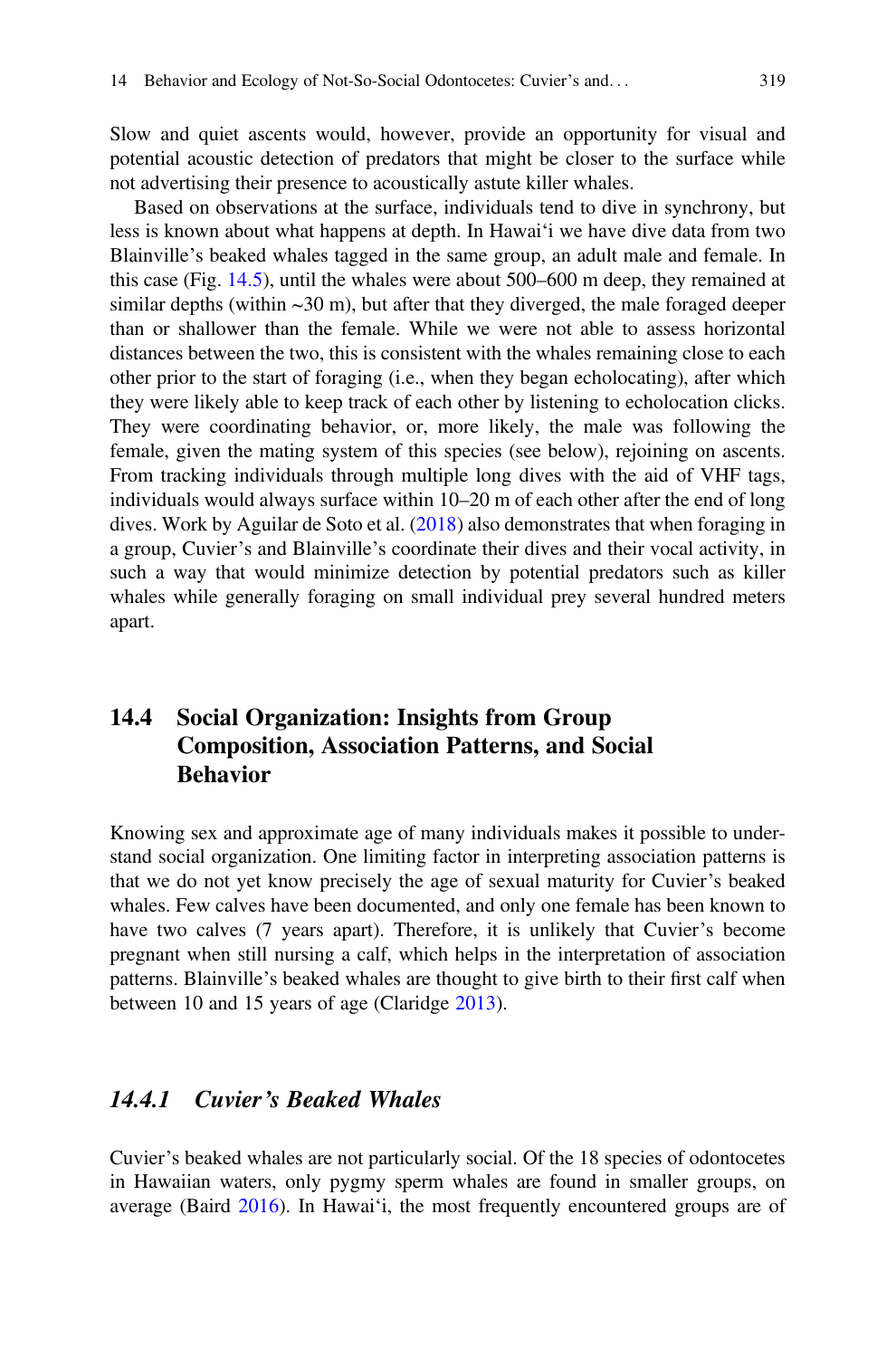lone individuals, representing 34.2% of all sightings, and the median group size is two (mean  $= 2.2$ , maximum  $= 5$ ). Group sizes in the Canary Islands are similar (mode  $= 1$ , median  $= 2$ , max  $= 7$ ,  $n = 357$ ; C. Reyes and N. Aguilar de Soto, personal communication). Off Cape Hatteras, North Carolina, in an area with much higher density of Cuvier's beaked whales (McLellan et al. 2018), two is the most frequently encountered group size (Fig. 14.6), and lone individuals are uncommon (14.5% of sightings). While median group size off Cape Hatteras is only three, the maximum group size documented was eight (A.J. Read, unpublished), with a similar sample size (Hawai'i  $n = 79$ ; North Carolina  $n = 83$ ). Group sizes in the Ligurian Sea are somewhat in between (mode = 2, median = 2, max =  $8$ ,  $n = 100$ ; Moulins et al. 2007; Tepsich et al. 2014; CIMA Foundation unpublished data). Such differences in group size likely reflect ecological differences among the areas. Although our understanding of deepwater ecology is limited, the area surrounding the Hawaiian Islands is generally oligotrophic, with only small increases in productivity associated with the islands, while the area off Cape Hatteras is highly productive. Whether such productivity extends into the bathypelagic ecosystem is unclear, but I suspect it does, allowing for the formation of slightly larger groups (Fig. 14.6).

Group size, as well as age and sex of the group members, can be used to help interpret the function or purpose of grouping or in this case lack of grouping. In Hawai'i, of 22 lone individuals for which we were able to determine age class, 8 were adult males, 8 adult females, and 6 subadults of unknown sex. Such a high presence of lone adults suggests that, at least in an area with relatively low abundance, there is no strong selective pressure for grouping, in terms of either potential benefits of group foraging (evidence from acoustic studies suggest the whales forage on small individual prey, even when in a group) or avoidance of predation (at least for lone adults). For pairs of individuals, of the 13 cases when we were able to confirm age class, there was only one single pair comprised of an adult male and adult female; other groups were an adult female with a juvenile or small calf (seven groups), pairs of subadults (two groups) or unknown adults with a subadult (two groups), and one adult female–adult female pair. Of 18 groups of 3 or more where all individuals were identified and sex of all adults was known, only 3 calves less than 1 year of age were documented, and all were in groups of 4 or 5 individuals that contained 2 adult females and 1 adult male (3 of 7 groups, ~43%). This suggests that females with small calves may be more likely to associate with other adults. One possible explanation is reduced predation risk—a female nursing a small calf that may not have completely developed its diving capabilities might be more likely to associate with other adults as a way of diluting the risk of predation to her calf or to benefit from the increased ability of the group to detect predators (Mann et al. 2000; Creel et al. 2014).

Five of the groups of three or more individuals had no adult males present; in each case there was a pair of adult females with one or two additional juvenile or subadult individuals. By contrast, there were seven groups with two adult males and one or two adult females, with no juveniles or subadults, presumably reflecting that females are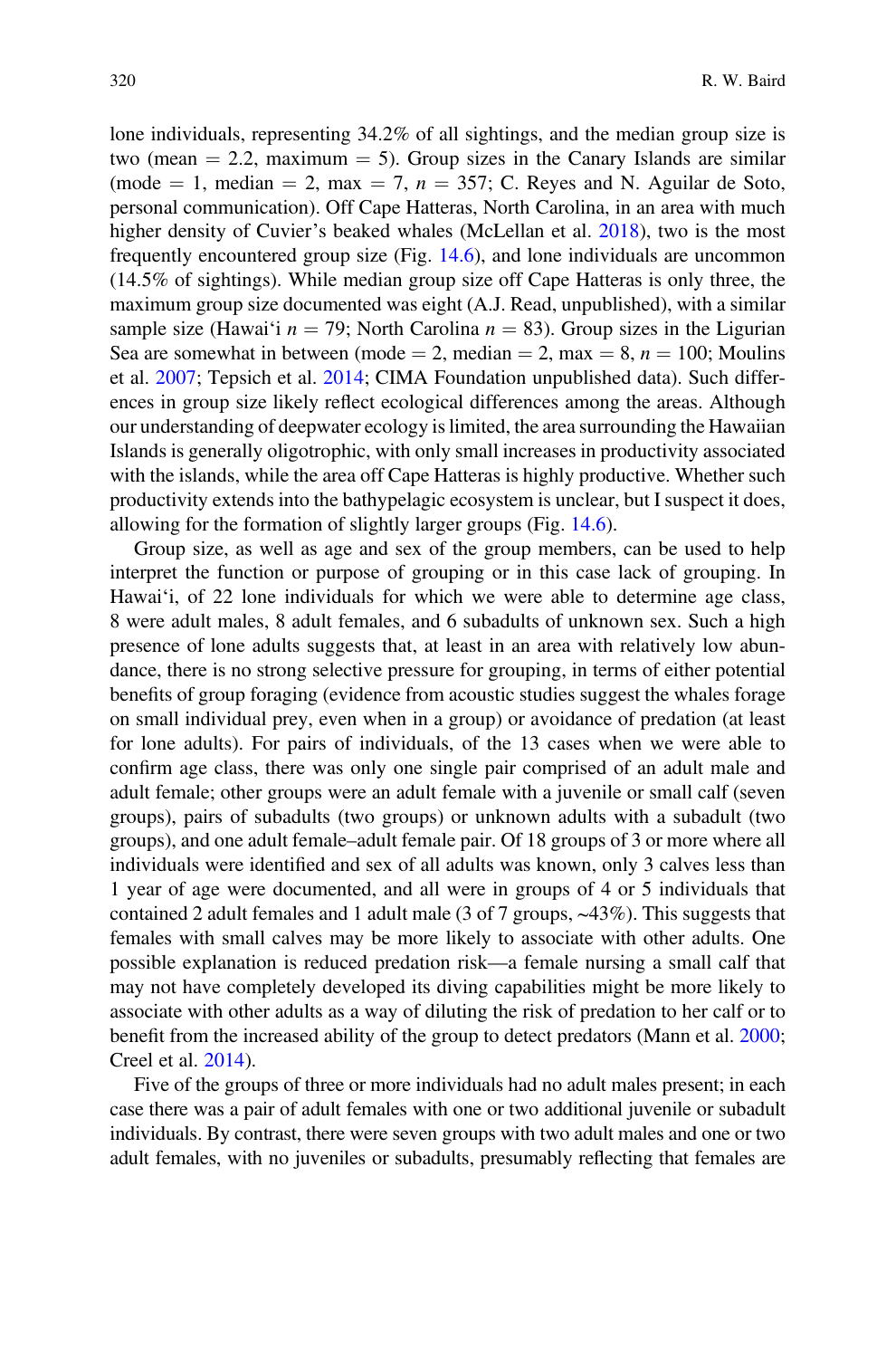

Fig. 14.6 Comparison of group sizes for Cuvier's beaked whales, Ziphius cavirostris (top), and Blainville's beaked whales, Mesoplodon densirostris (bottom) encountered during small-boat effort, each in three different study areas. North Carolina data provided by A. J. Read; Abaco, Bahamas, data provided by D.E. Claridge; Canary Islands data provided by C. Reyes and N. Aguilar de Soto; and Ligurian Sea data provided by M. Rosso. The x- and y-axis scales are the same for comparative purposes

more likely to come into estrus once their earlier calf has weaned and dispersed.<sup>8</sup> Association analyses provide a basis for understanding the details and nature of these groupings. Using a half-weight association index with all individuals in our larger dataset (i.e., including citizen science contributions) seen three or more times, the

<sup>&</sup>lt;sup>8</sup>Much of this is speculative of course, since so little is known about the reproductive cycles of beaked whales.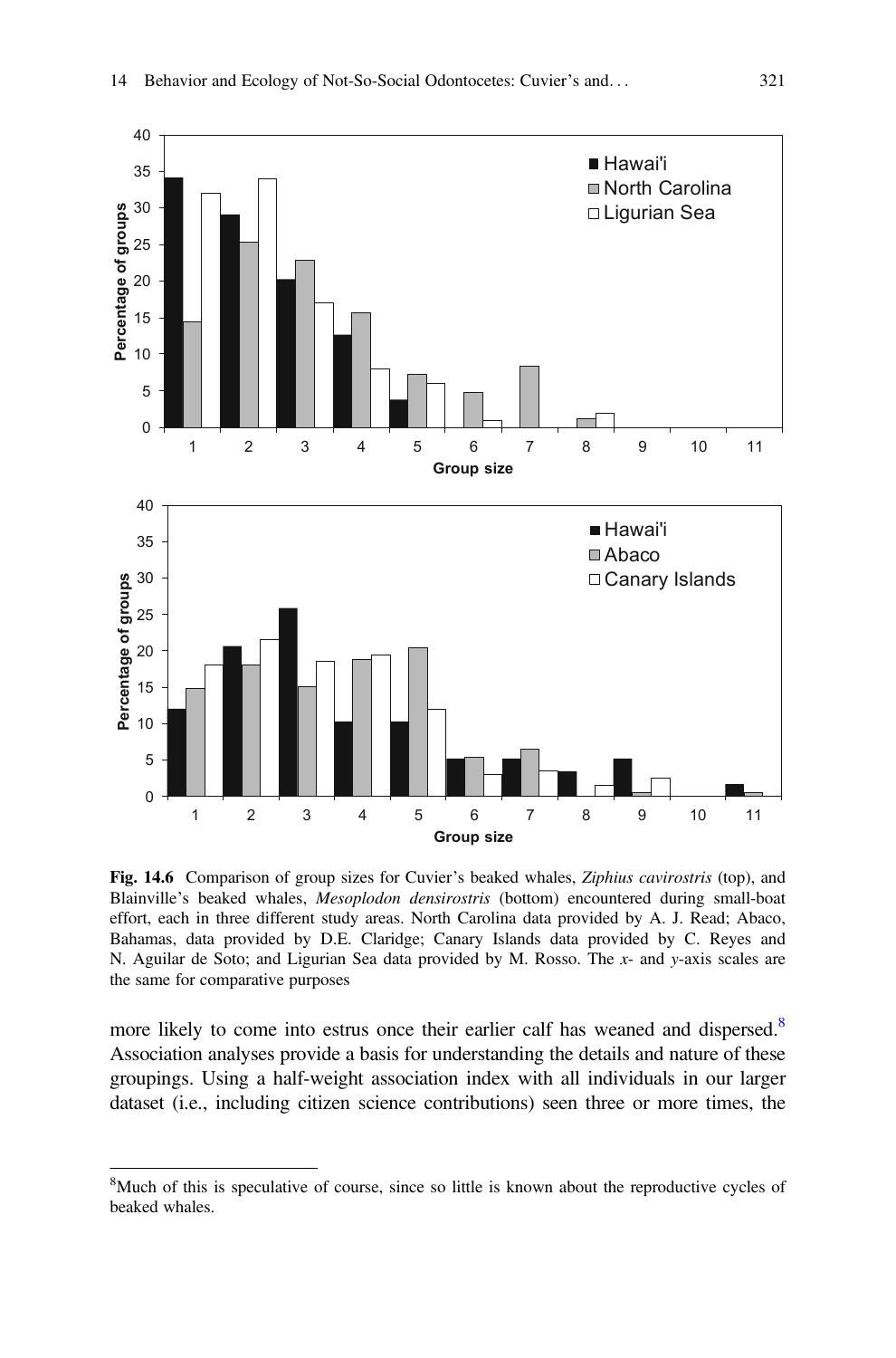mean association index is  $0.05$  (SD = 0.03), while the mean of the maximum association index is  $0.40$  (SD = 0.25). Not surprisingly, values are lower than for three other social odontocetes that are sympatric, all of which have mean maximum values of  $>0.50$  (rough-toothed dolphins max  $= 0.58$  (SD  $= 0.31$ ), Baird et al. 2008b; short-finned pilot whales max  $= 0.91$  (SD  $= 0.31$ ), Mahaffy et al. 2015; false killer whale max =  $0.64$  (SD = 0.24), Baird et al. 2008c).

There is one pair of individuals though that provides some evidence of long-term associations, even if such associations are rare. In November 2004, we encountered a group of five Cuvier's, including two juveniles, HIZc011 and HIZc013. In December 2010, in a group of three individuals, both individuals were again present. During that encounter, we deployed LIMPET satellite tags on both and obtained a biopsy of one (HIZc013, confirmed genetically to be a male). Based on scarring and the lack of erupted teeth, HIZc013 was considered to be a subadult at that time. Tag data for the two individuals overlapped for 16 days; during that period the pair separated and rejoined four times, with the longest time apart about 6 days (separating as much as 90 km). In October 2011, we encountered the pair again, with no others present, and most recently, in November 2015, we encountered them together again, this time with one other adult individual. These two individuals have not been seen on other occasions; thus their association index value is 1. Interestingly, while we do not have photos of two of the individuals seen with them in November 2004, all other individuals with which they were documented were adult females or individuals thought to be adult females based on scarring and the lack of erupted teeth. In November 2015, HIZc013, the known male, still did not have erupted teeth so was considered a subadult, although it was likely a minimum of about 13 years old at that time, and the sex of HIZc011 is unknown. Head photos of HIZc011 were available in 2015, and no erupted teeth were visible. Given the apparent lack of bonds between adult females and adult males, based on the sex composition of groups encountered and the number of cases with two males present in the same group, I suspect that HIZc011 may also be a male. If so, this example may represent a bonded male/male pair, similar to those seen in some bottlenose dolphin populations (Connor et al. 2000). When we have seen two adult males together in the same group, there has always been at least one (and often two) adult female(s) present, and the males have always remained apart, typically on either side of the female(s). In the past I interpreted such separation as evidence of competition between the two males over access to the females, effectively some sort of prolonged posturing, while the individuals were sorting out who was dominant (or the female was trying to choose with whom to mate). The large number of linear scars in adult male Cuvier's beaked whales clearly indicates that direct male–male competition occurs, but there is also a suggestion that sperm competition may be important for this species (MacLeod 2010). It is possible that pairs of adult males at times cooperate to sequester a female from other competing males, and if both get to mate with the female, they thus have an increased likelihood of siring offspring.

Surprisingly, this type of time series is the best indicator of the age of sexual maturity for Cuvier's beaked whales—we are awaiting our next encounter of these two, with the hopes of documenting tooth eruption in HIZc013, to confirm the sex of HIZc011 and to see if they are still together. If they are still together, knowing the sex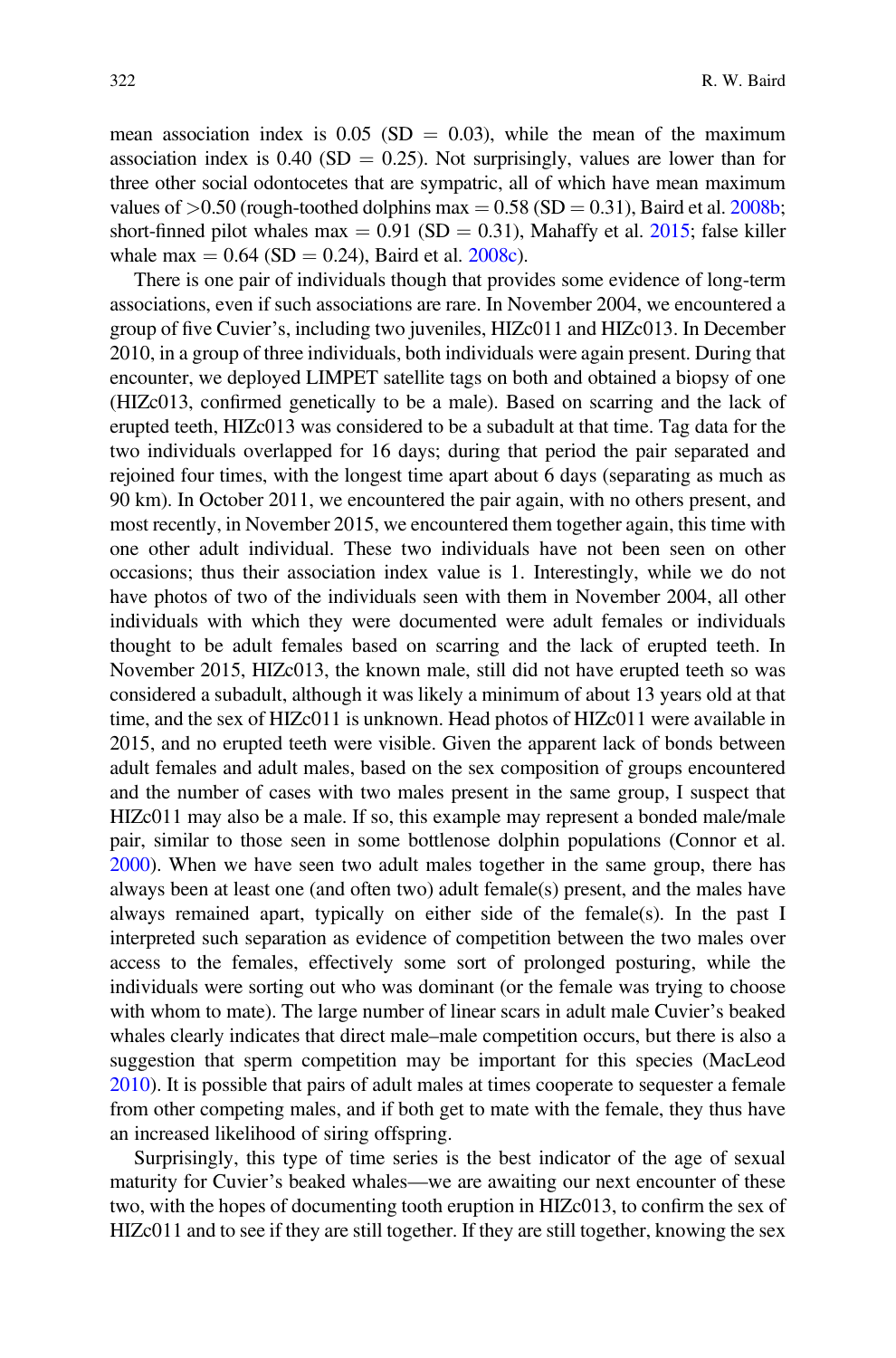of HIZc011 should help confirm or refute the idea that males may occasionally form long-term bonds. Obtaining a genetic sample of HIZc011 to examine relatedness between the pair would also help elucidate the potential reasons for such apparently enduring bonds. We had one other case with two Cuvier's satellites tagged in the same group, an adult female and adult male tagged in the same group in May 2008. In this case, the pair remained together for the first 8 days before separating. Although they have been seen a combined 13 times (6 times for the adult male and 7 times for the adult female), this is the only encounter where the two were documented together, so associations over those 8 days likely represented a relatively rare association, rather than an enduring bond between them.

## 14.4.2 Blainville's Beaked Whales

Blainville's beaked whales are more social than Cuvier's, albeit only slightly; the mean group size in Hawai'i is 3.8, and both the median and modal group sizes are three (range  $= 1-11$ ). Group sizes in other areas where this species has been studied are generally in the same range, although there is variability (Fig. 14.6). Lone individuals are much less common than for Cuvier's, representing just 12% of all sightings, and have included adult females (twice), an adult male (once), subadult male (once), and subadult of unknown sex (once). This lack of an obvious sex bias for lone individuals suggests they are not adult males moving between groups. For pairs of individuals, of the ten cases when we were able to confirm age class (and in most cases sex) of both individuals in the group, there were two pairs comprised of an adult male and an adult female; other groups were of an adult female with a juvenile or small calf (five groups), an adult female–adult female pair (one group), a subadult and a juvenile (one group), or an unknown adult with a subadult (one group). Of 34 groups of 2 or more individuals for which the sex of all adults in the group was known, there were only 2 groups with more than 1 adult male present: a group of 8 including 3 adult female/juvenile pairs and a group of 5 containing 3 adult females. In both cases, the adult males remained separated from each other during the encounters. Calves less than 1 year old were documented in ten different groups, and the median group size of these was six individuals (maximum  $= 9$ ), double the overall median group size. This suggests that females with small calves preferentially associate with other females, possibly due to some advantage in terms of detecting predators or minimizing predation risk on their calf, as mentioned for Cuvier's above. Adult males were present in only three of the ten groups, and in all three cases, there were multiple adult females present  $(2, 3, 3)$ , suggesting that adult males only associate with such groups if there are adult females present that might be in, or may be about to come into, estrus. In those same ten groups, adult females were present in all groups, and more than one adult female was present in five groups.

Using a half-weight association index with all individuals in our larger dataset (i.e., including citizen science contributions) seen three or more times, the mean association index for Blainville's beaked whales is  $0.08$  (SD = 0.03), while the mean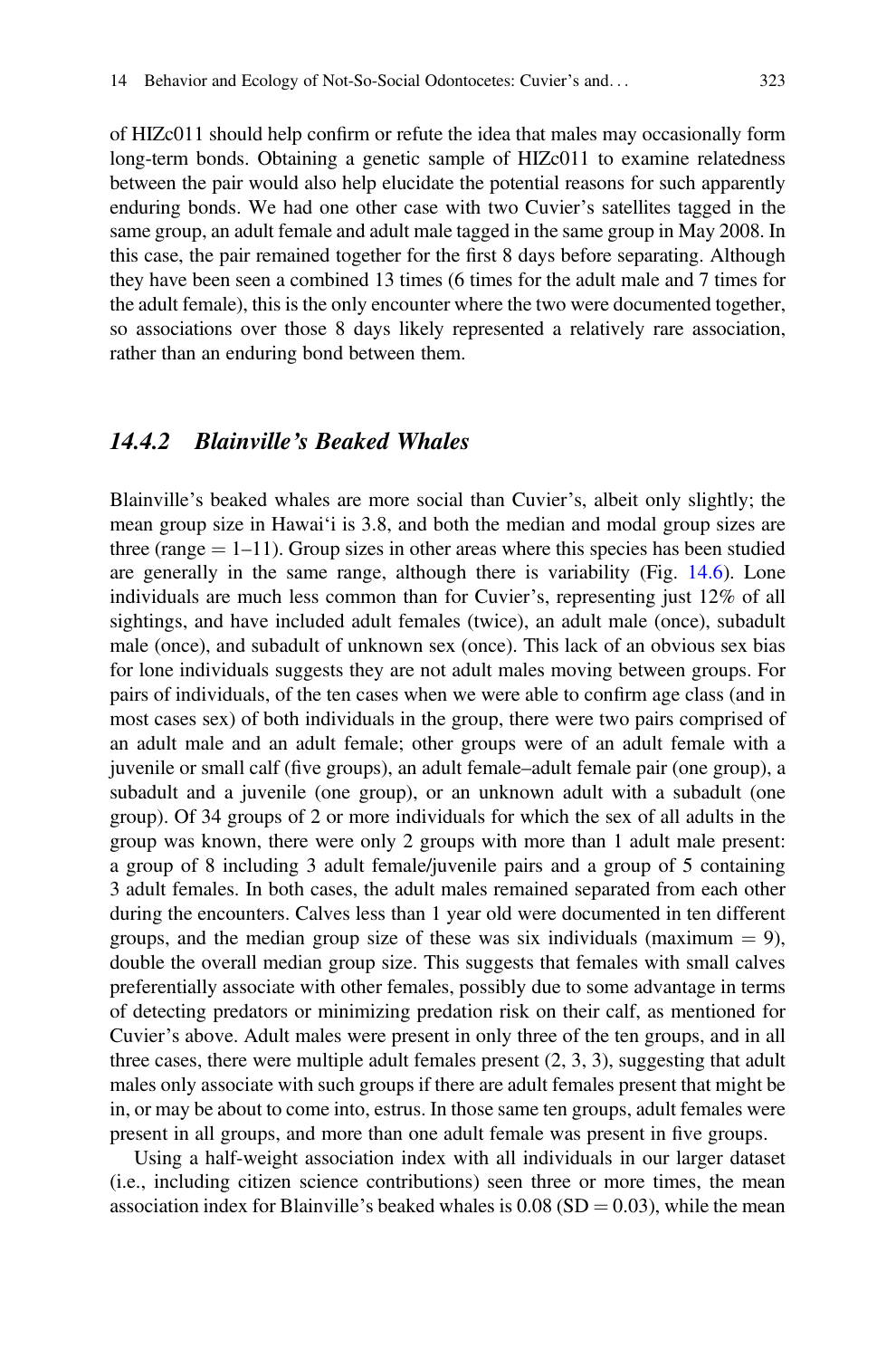of the maximum association index is  $0.44$  (SD = 0.22). Examining dyads illustrates the duration of bonds among different age/sex classes.<sup>9</sup> For example, between adult females and juveniles or calves ( $n = 36$  dyads), at least some of which are likely mothers with their calves, 16 (44.4%) were seen together over periods greater than 2 months, and the maximum span of time together has been about 2.5 years, suggesting that calves disperse between 2 and 3 years of age.<sup>10</sup> For adult male– adult female dyads ( $n = 23$ ), only three (13%) were longer than 2 months. Based on the number of intervening sightings of one or both individuals in the dyad without the other present, the three that were longer represented cases where the two individuals associated, disassociated for periods of from 1 to 11 years, and then reassociated, rather than reflecting a long-term association among them. Adult male dyads were only documented four times, and there were no repeated associations for them. Unlike the unusual example of the two subadult Cuvier's beaked whales appearing to remain associated for more than 10 years, there were no long-term associations among subadults or juveniles. Of the five dyads between subadults and juveniles meeting our criteria,<sup>9</sup> all were associated for less than 1 year. For Blainville's, the only age/sex classes that appeared to reassociate on a semi-regular basis are adult females with other adult females. Of the 39 adult female dyads that were seen together on 2 more occasions, almost half of cases where they reassociated (17, 43.6%) were greater than 2 months apart, and 12 of those were greater than 1 year. In most cases there are numerous intervening sightings of one or both individuals in the dyad without the other present, suggesting that these associations are not constant. Individual females reassociated with each other over spans ranging up to 17 years. These types of associations are consistent with the larger group sizes documented when calves are present, again suggesting that females seek out other females when they have small calves.

Like Cuvier's, Blainville's beaked whale males clearly fight repeatedly with other males, with extensive scarring focused on the front half of the body. Injuries occasionally include removal of tissue around the base of one or both teeth and tissue loss on the head. As previously suggested by Claridge (2006) and McSweeney et al. (2007), Blainville's beaked whales appear to exhibit female defense polygyny, where one male escorts one or more receptive females and denies access of other males to the group. Our sample size, adding 12 additional years to the study of McSweeney et al. (2007), supports this suggestion, based on the composition and stability of groups. The few examples we have of subadult males in Hawai'i suggest that they associate with adults of both sexes as well as younger animals. One subadult male, HIMd147, for which we have the longest sighting history, was initially found in

<sup>&</sup>lt;sup>9</sup>There were 609 dyads documented, but these analyses, with the exception of adult male-adult male dyads, were restricted to cases where both members of the dyad have been seen at least three times (together or apart,  $n = 167$  dyads).<br><sup>10</sup>Note some of these were documented without the other individual present in intervening periods,

but particularly for the citizen science contributions, we do not always have good identifications from all individuals of a group, so in some cases both members of a dyad may have been present and not documented.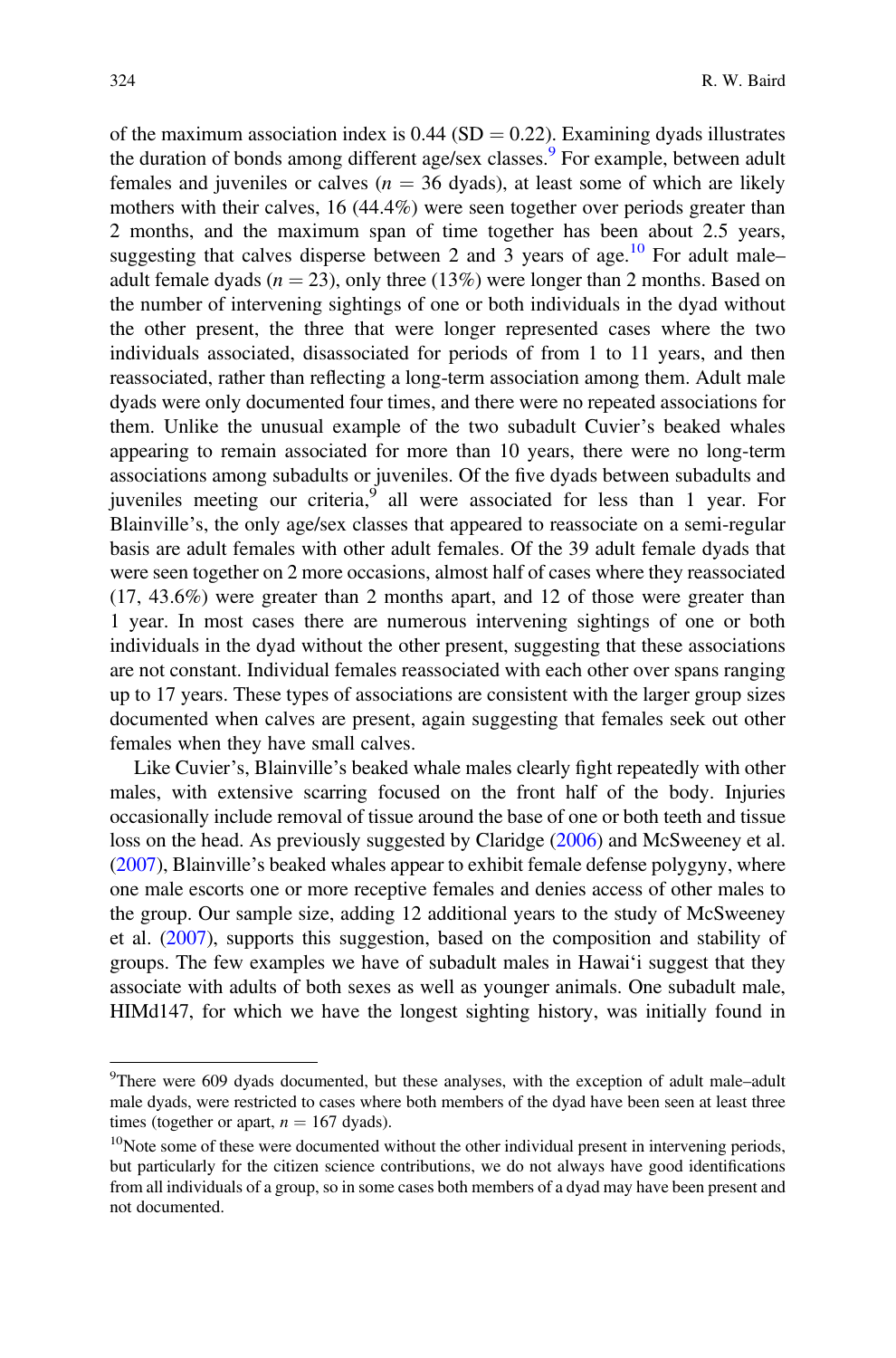larger groups composed of adult females occasionally with adult males present, but as a subadult has been seen either by itself or with one adult male. This individual lacks the linear scarring characteristic of adult males; however, other subadult males in Hawai'i exhibit some scarring consistent with occasional interactions with adult males, a likely indicator that they are close to reaching sexual maturity.

## 14.5 Conclusions

Our studies in Hawai'i and research elsewhere have provided evidence of small populations that show high site fidelity for Blainville's and Cuvier's beaked whales. Coexisting in the same bathypelagic ecosystem, the two species show clear signs of resource partitioning in three dimensions, both where they occur in relation to island slopes and in how deep they dive. Like most other animals, behavior is largely driven by competing demands to avoid predators, find food, and, at least for males, increase mating opportunities. Both species are somewhat asocial, and groups that form seem to do so for reasons other than cooperative foraging, in the case of females with small calves seemingly to reduce predation risk. Their vocal behavior, the depths they dive to when not foraging, and even their ascent rates from dives appear to be driven at least in part to minimize detection from predators. As research on these species has expanded in varied habitats worldwide, and with results coming in from multiple ongoing long-term studies, beaked whales are beginning to earn an important place in our overall understanding of cetacean ethology and behavioral ecology.

Let us not forget the conservation concerns that originally spurred on research on these species. Both Cuvier's and Blainville's, and at least some other species of beaked whales, show strong responses to anthropogenic sounds, at times resulting in the death of individuals (Balcomb and Claridge 2001; Aguilar Soto et al. 2006; Cox et al. 2006; Manzano-Roth et al. 2016; Cholewiak et al. 2017; Falcone et al. 2017). For those individuals repeatedly exposed to high-intensity anthropogenic sounds, cessation of foraging for periods of time has the potential to influence survival and reproduction (New et al. 2013). Even in areas where the species persist in spite of repeated exposure to sonar, such as around San Clemente Island off California (Falcone et al. 2009), it is possible such areas act as population sinks, with cryptic mortality (Faerber and Baird 2010), or reduced reproductive rates that could result in population declines (Moore and Barlow 2013). Given the low density of most beaked whale populations, and the evidence of population structure, detecting declines using abundance estimates from traditional line transect surveys will be difficult, if not impossible. For small populations, mark–recapture abundance estimates using photo-identification data will produce more precise estimates, potentially allowing for examining population trends. However, for assessing populationlevel effects of repeated disturbance, studies of age structure of populations (e.g., Claridge 2013) may be more useful. Combining such studies with satellite tagging and genetics to understand population structure and range may be necessary to help elucidate the details of beaked whale lives. Despite studies in multiple areas that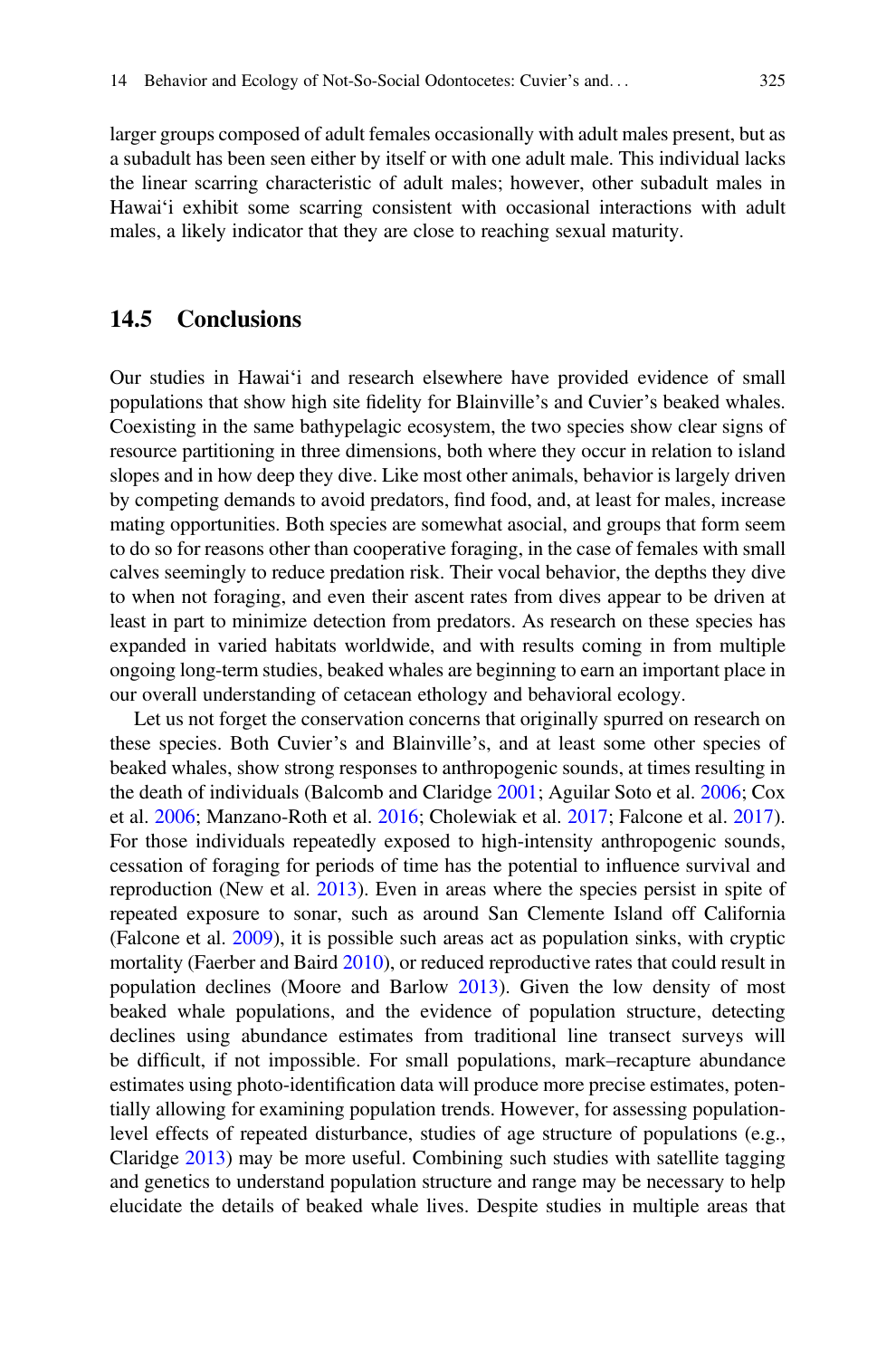have been ongoing for 20 years or more, and tremendous advances in our understanding of 4 of the 22 recognized species of beaked whales, much remains to be learned, not only about the most well-known species of beaked whales but about the many others in this diverse family.

Acknowledgments Our work is a team effort, in the field and office. Dan McSweeney deserves special mention for systematically photographing beaked whales in Hawai'i since the mid-1980s and contributing them to this study, and I also thank Daniel Webster, Greg Schorr, and numerous staff and volunteers for their work in the field. Much of what we know about beaked whales in Hawai'i comes from citizen science and contributions of photographs by individuals who work or play on the water, and their efforts are greatly acknowledged as they play a major role in our understanding of these species. In the office, I particularly thank Sabre Mahaffy for her contributions both to understanding beaked whales in Hawai'i and to providing results from many of the analyses used in this chapter, as well as David Anderson for analyses of satellite tag data. I also thank a number of colleagues, Natacha Aguilar de Soto, Diane Claridge, Andy Read, Cris Reyes, Massimiliano Rosso, and Greg Schorr, for providing unpublished data and answering questions regarding their studies and Bernd Würsig and two anonymous reviewers for helpful comments on the manuscript.

## **References**

- Abecassis M, Polovina J, Baird RW, Copeland A, Drazen JC, Komokos R, Oleson E, Jia Y, Schorr GS, Webster DL, Andrews RD (2015) Characterizing a foraging hotspot for short-finned pilot whales and Blainville's beaked whales off the west side of the Island of Hawai'i with tagging and oceanographic data. PLoS One. <https://doi.org/10.1371/journal.pone.0142628>
- Aguilar de Soto N, Madsen PT, Tyack P, Arranz P, Marrero J, Fais A, Revelli E, Johnson M (2011) No shallow talk: cryptic strategy in the vocal communication of Blainville's beaked whales. Mar Mamm Sci. <https://doi.org/10.1111/j.1748-7692.2011.00495.x>
- Aguilar de Soto N, Visser F, Madsen P, Tyack P, Ruxton G, Arranz P, Alcazar J, Johnson M (2018) Beaked and killer whales show how collective prey behaviour foils acoustic predators. bioRxiv. <https://doi.org/10.1101/303743>
- Aguilar Soto N, Johnson M, Madsen PT, Tyack PL, Bocconcelli A, Borsani JF (2006) Does intense ship noise disrupt foraging in deep-diving Cuvier's beaked whales (Ziphius cavirostris)? Mar Mamm Sci 22:690–699
- Arranz P, Aguilar de Soto N, Madsen PT, Brito A, Bordes F, Johnson MP (2011) Following a foraging fish-finder: diel habitat use of Blainville's beaked whales revealed by echolocation. PLoS One. <https://doi.org/10.1371/journal.pone.0028353>
- Baird RW (2016) The lives of Hawai'i's dolphins and whales: natural history and conservation. University of Hawai'i Press, Honolulu, 342 p
- Baird RW, Webster DL, McSweeney DJ, Ligon AD, Schorr GS, Barlow J (2006) Diving behaviour of Cuvier's (Ziphius cavirostris) and Blainville's (Mesoplodon densirostris) beaked whales in Hawai'i. Can J Zool 84:1120–1128
- Baird RW, Webster DL, Schorr GS, McSweeney DJ, Barlow J (2008a) Diel variation in beaked whale diving behavior. Mar Mamm Sci 24:630–642
- Baird RW, Webster DL, Mahaffy SD, McSweeney DJ, Schorr GS, Ligon AD (2008b) Site fidelity and association patterns in a deep-water dolphin: rough-toothed dolphins (Steno bredanensis) in the Hawaiian Archipelago. Mar Mamm Sci 24:535–553
- Baird RW, Gorgone AM, McSweeney DJ, Webster DL, Salden DR, Deakos MH, Ligon AD, Schorr GS, Barlow J, Mahaffy SD (2008c) False killer whales (*Pseudorca crassidens*) around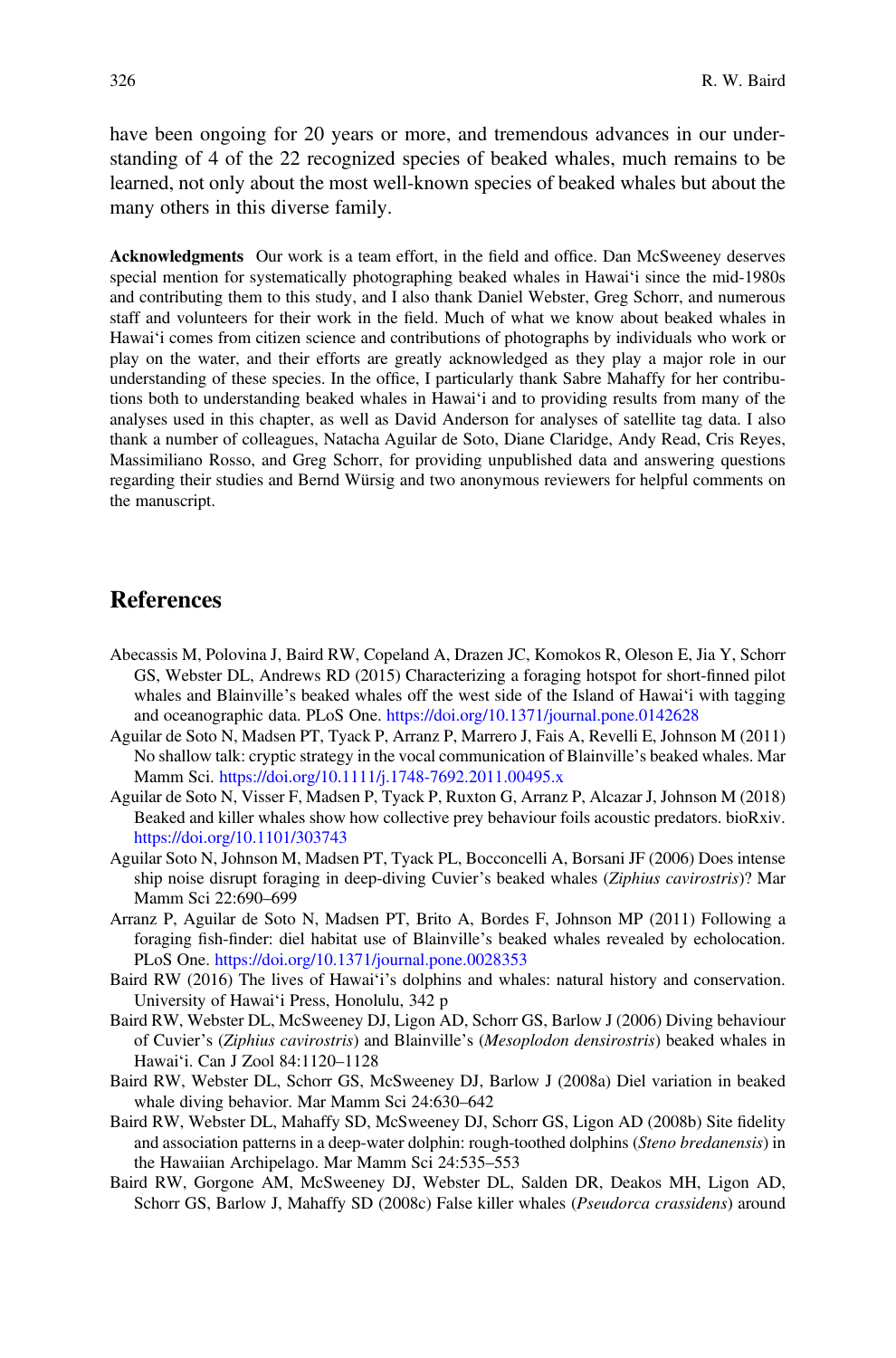the main Hawaiian Islands: long-term site fidelity, inter-island movements, and association patterns. Mar Mamm Sci 24:591–612

- Baird RW, McSweeney DJ, Schorr GS, Mahaffy SD, Webster DL, Barlow J, Hanson MB, Turner JP, Andrews RD (2009) Studies of beaked whales in Hawai'i: population size, movements, trophic ecology, social organization and behaviour. Eur Cetacean Soc Spec Publ 51:23–25
- Baird RW, Schorr GS, Webster DL, Mahaffy SD, McSweeney DJ, Hanson MB, Andrews RD (2011) Open-ocean movements of a satellite-tagged Blainville's beaked whale (Mesoplodon densirostris): evidence for an offshore population in Hawai'i? Aquat Mamm 37:506–511
- Baird RW, Webster DL, Aschettino JM, Schorr GS, McSweeney DJ (2013) Odontocete cetaceans around the main Hawaiian Islands: habitat use and relative abundance from small-boat surveys. Aquat Mamm 39:253–269
- Balcomb KC, Claridge DE (2001) A mass stranding of cetaceans caused by naval sonar in the Bahamas. Bahamas J Sci 8(2):2–12
- Baumann-Pickering S, Roch MA, Brownell RL Jr, Simonis AE, McDonald MA, Solsona-Berga A, Oleson EM, Wiggins SM, Hildebrand JA (2014) Spatio-temporal patterns of beaked whale echolocation signals in the North Pacific. PLoS One 9:e86072
- Benjaminsen T, Christensen I (1979) The natural history of the bottlenose whale, *Hyperoodon* ampullatus (Forster). In: Winn HE, Olla BL (eds) Behavior of marine animals. Plenum, New York
- Bradford AL, Forney KA, Oleson EM, Barlow J (2017) Abundance estimates of cetaceans from a line-transect survey within the U.S. Hawaiian Islands Exclusive Economic Zone. Fish Bull 115:129–142
- Cholewiak D, DeAngelis AI, Palka D, Corkeron PJ, Van Parijs SM (2017) Beaked whales demonstrate a marked acoustic response to the use of shipboard echosounders. R Soc Open Sci 4:170940
- Claridge DE (2006) Fine-scale distribution and habitat selection of beaked whales. M.Sc. Thesis, University of Aberdeen, Scotland
- Claridge DE (2013) Population ecology of Blainville's beaked whales (Mesoplodon densirostris). Ph.D. Thesis, University of St. Andrews, Scotland
- Connor RC, Wells RW, Mann J, Read AJ (2000) The bottlenose dolphin: social relationships in a fission-fusion society. In: Cetacean societies: field studies of dolphins and whales. University of Chicago Press, Chicago, pp 91–126
- Coomber F, Moulins A, Tepsich P, Rosso M (2016) Sexing free-ranging adult Cuvier's beaked whales (Ziphius cavirostris) using natural marking thresholds and pigmentation patterns. J Mammal 97:879–890
- Cox TM, Ragen TJ, Read AJ, Vos E, Baird RW, Balcomb K, Barlow J, Caldwell J et al (2006) Understanding the impacts of anthropogenic sound on beaked whales. J Cetacean Res Manag 7:177–187
- Creel S, Schuette P, Christianson D (2014) Effects of predation risk on group size, vigilance, and foraging behavior in an African ungulate community. Behav Ecol 25:773–784
- Dalebout ML, Mead JG, Baker CS, Baker AN, van Helden AL (2002) A new species of beaked whale Mesoplodon perrini sp. n. (Cetacea: Ziphiidae) discovered through phylogenetic analyses of mitochondrial DNA sequences. Mar Mamm Sci 18:577–608
- Dalebout ML, Baker CS, Steel D, Thompson K, Robertson KM, Chivers SJ, Perrin WF, Goonatilake M, Anderson RC, Mean JG, Potter CW, Thompson L, Jupiter D, Yamada TK (2014) Resurrection of Mesoplodon hotaula Deraniyagala 1963: a new species of beaked whale in the tropical Indo-Pacific. Mar Mamm Sci 30:1081–1108
- Dinis A, Baird RW, Mahaffy SD, Martín V, Alves F (2017) Beaked whales with rostrum deformities: implications for survival and reproduction. Mar Mamm Sci. [https://doi.org/10.](https://doi.org/10.1111/mms.12406) [1111/mms.12406](https://doi.org/10.1111/mms.12406)
- Dunn C, Claridge D, Durban J, Shaffer J, Moretti D, Tyack P, Rendell L (2016) Insights into Blainville's beaked whale (Mesoplodon densirostris) echolocation ontogeny from recordings of mother-calf pairs. Mar Mamm Sci. <https://doi.org/10.1111/mms.12351>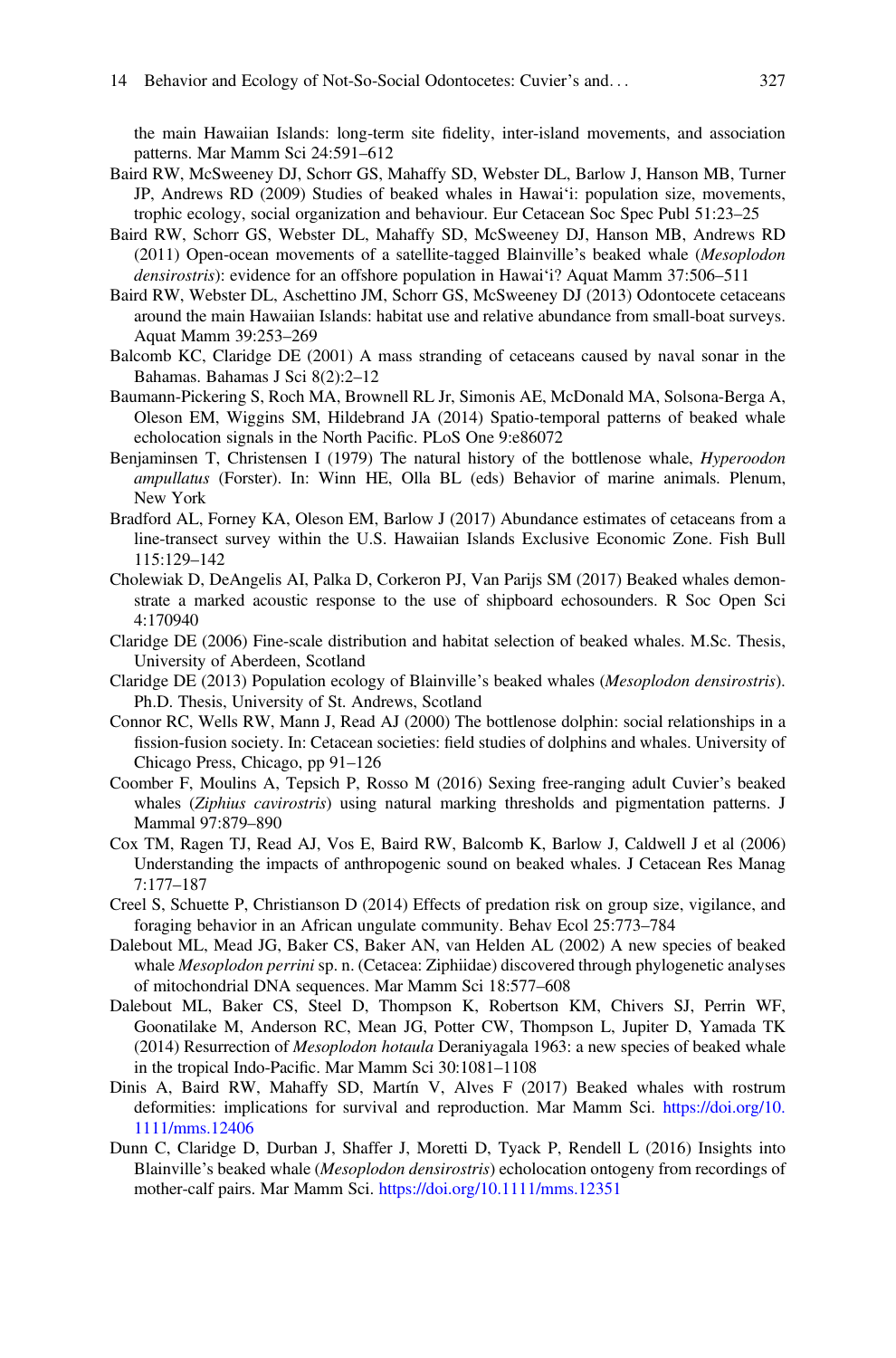- Faerber MM, Baird RW (2010) Does a lack of observed beaked whale strandings in military exercise areas mean no impacts have occurred? A comparison of stranding and detection probabilities in the Canary and main Hawaiian Islands. Mar Mamm Sci 26:602–613
- Falcone EA, Schorr GS, Douglas AB, Calambokidis J, Henderson E, McKenna MF, Hildebrand J, Moretti D (2009) Sighting characteristics and photo-identification of Cuvier's beaked whales (Ziphius cavirostris) near San Clemente Island, California: a key area for beaked whales and the military? Mar Biol 156:2631–2640
- Falcone EA, Schorr GS, Watwood SL, DeRuiter SL, Zerbini AN, Andrews RD, Morrissey RP, Moretti DJ (2017) Diving behaviour of Cuvier's beaked whales exposed to two types of military sonar. R Soc Open Sci 4:170629
- Fedutin ID, Filatova OA, Mamaev EG, Burdin AM, Hoyt E (2015) Occurrence and social structure of Baird's beaked whales, Berardius bairdii, in the Commander Islands, Russia. Mar Mamm Sci 31:853–865
- Fernández A, Edwards JF, Rodríguez F, Espinosa de los Monteros A, Herráez P, Castro P, Jaber JR, Martín V, Arbelo M (2005) "Gas and fat embolic syndrome" involving a mass stranding of beaked whales (Family Ziphiidae) exposed to anthropogenic sonar signals. Vet Pathol 42:446–457
- Frantzis A (1998) Does acoustic testing strand whales? Nature 392:29
- García-Párraga D, Moore M, Fahlman (2018) Pulmonary ventilation–perfusion mismatch: a novel hypothesis for how diving vertebrates may avoid the bends. Proc R Soc B 285(1877):20180482. <https://doi.org/10.1098/rspb.2018.0482>
- Gowans S, Whitehead H, Arch J, Hooker SK (2000) Population size and residency patterns of northern bottlenose whales (Hyperoodon ampullatus) using the Gully. J Cetacean Res Manag 2:201–210
- Heyning JE, Mead JG (1996) Suction feeding in beaked whales: morphological and observation evidence. Contrib Sci 464:1–12
- Hooker SK, Baird RW (1999) Deep-diving behaviour of the northern bottlenose whale, Hyperoodon ampullatus (Cetacea: Ziiphidae). Proc R Soc Lond B 266:671–676
- Hooker SK, Whitehead H, Gowans S, Baird RW (2002) Fluctuations in distribution and patterns of individual range use of northern bottlenose whales. Mar Ecol Prog Ser 225:287–297
- Hooker SK, Baird RW, Fahlman A (2009) Could beaked whales get the bends? Effect of diving behaviour and physiology on modelled gas exchange for three species: Ziphius cavirostris, Mesoplodon densirostris and Hyperoodon ampullatus. Respir Physiol Neurobiol 167:235–246
- Irving L (1939) Respiration in diving mammals. Am J Physiol 123:112–134
- Johnson M, Madsen PT, Zimmer WMX, Aguilar de Soto N, Tyack PL (2004) Beaked whales echolocate on prey. Proc R Soc Lond B 271:S383–S386
- Joyce TW, Durban JW, Claridge DE, Dunn CA, Fearnbach H, Parsons KM, Andrews RD, Balance LT (2017) Physiological, morphological, and ecological tradeoffs influence vertical habitat use of deep-diving toothed whales in the Bahamas. PLoS One 12:e0185113
- Kasuya T (2017) Small cetaceans of Japan: exploitation and biology. CRC Press, Boca Raton
- MacLeod CD (2010) The relationship between body mass and relative investment in testes mass in cetaceans: implications for inferring interspecific variations in the extent of sperm competition. Mar Mamm Sci 26:370–380
- Madsen PT, Aguilar de Soto N, Arranz P, Johnson M (2013) Echolocation in Blainville's beaked whales (Mesoplodon densirostris). J Comp Physiol A 199:451-469
- Mahaffy SD, Baird RW, McSweeney DJ, Webster DL, Schorr GS (2015) High site fidelity, strong associations, and long-term bonds: short-finned pilot whales off the island of Hawai'i. Mar Mamm Sci 31:1427–1451
- Mann J, Connor RC, Barre LM, Heithaus MR (2000) Female reproductive success in bottlenose dolphins (Tursiops sp.): life history, habitat, provisioning, and group-size effects. Behav Ecol 11:210–219
- Manzano-Roth R, Henderson EE, Martin SW, Martin C, Matsuyama BM (2016) Impacts of U.S. Navy training events on Blainville's beaked whale *(Mesoplodon densirostris)* foraging dives in Hawaiian waters. Aquat Mamm 42:507–518